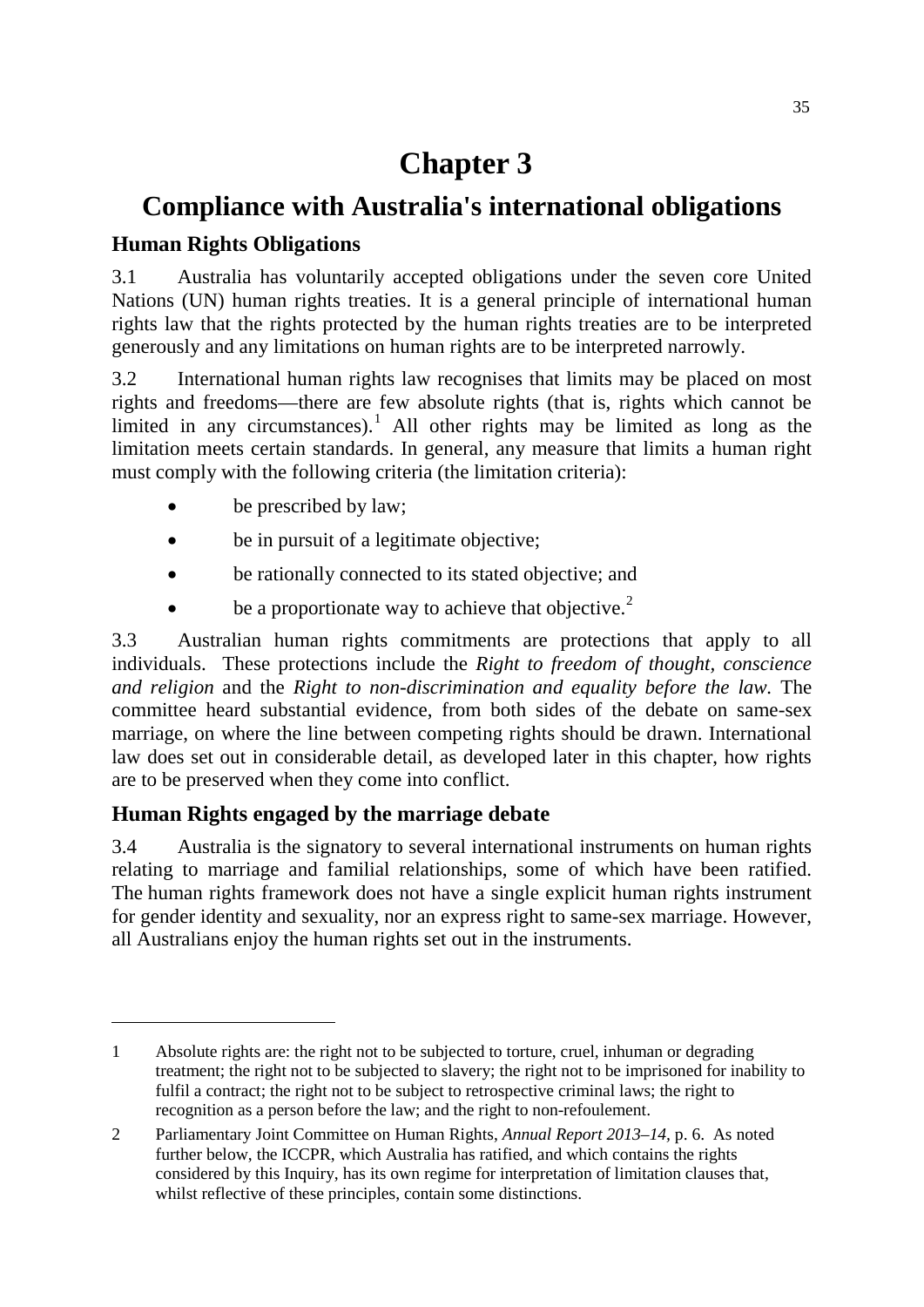3.5 Australia is the signatory to several international instruments on human rights relating to marriage and familial relationships, some of which have been ratified

- Internationally, the right to marry is enshrined in Article 23 of the International Covenant on Civil and Political Rights (ICCPR).
- The right to non-discrimination and equality is enshrined in the Articles 2 and 26 of the ICCPR.
- Freedom of religion, including the freedom to publically manifest one's religious beliefs is enshrined in Article 18(1) of the ICCPR, described as 'freedom, either individually or in community with others and in public or private, to manifest his religion or belief in worship, observance, practice and teaching.'

# **International jurisprudence on the introduction of same-sex marriage**

3.6 The UN Human Rights Committee (UN HRC) has only considered the issue of same-sex marriage once, in the case of *Joslin v New Zealand* (Joslin) in 1999. The UN HRC found that:

In light of the scope of the right to marry under article 23, paragraph 2, of the Covenant, the Committee cannot find that by mere refusal to provide for marriage between homosexual couples, the State party has violated the rights of the authors under articles 16, 17, 23, paragraphs 1 and 2, or 26 of the Covenant. [3](#page-1-0)

3.7 In recent cases, the European Court of Human Rights (ECHR) has similarly concluded that a comparative provision in the European Convention on Human Rights does not require Contracting States to afford access to same-sex marriage. In the 2014 case, *Hämäläinen v Finland*, the ECHR ruled that Article 12 and Article 8 of the European Convention on Human Rights:

[Did] not impose an obligation on Contracting States to grant same-sex couples access to marriage. Nor could Article 8, a provision of more general purpose and scope, be interpreted as imposing such an obligation.<sup>[4](#page-1-1)</sup>

3.8 Despite these rulings, the ECHR has recognised that this is an evolving question, $5$  and in recent cases has moved towards encouraging states to offer

<span id="page-1-0"></span><sup>3</sup> *Joslin v New Zealand*, Communication No. 902/1999, U.N. Doc A/57/40 at 214 (2002), para 8.3,<http://hrlibrary.umn.edu/undocs/902-1999.html> (accessed 9 February 2017). While the case took a narrow consideration of the language in the Article it did not prevent the recognition of same-sex marriage, rather it did not impose a positive obligation on States to do so.

<span id="page-1-1"></span><sup>4</sup> *Hämäläinen v Finland* [GC], Application No. 37359/09, 16 July 2014, [http://tgeu.org/decision](http://tgeu.org/decision-by-grand-chamber-of-european-court-of-human-rights-in-h%C3%A4m%C3%A4l%C3%A4inen-v-finland/)[by-grand-chamber-of-european-court-of-human-rights-in](http://tgeu.org/decision-by-grand-chamber-of-european-court-of-human-rights-in-h%C3%A4m%C3%A4l%C3%A4inen-v-finland/)[h%C3%A4m%C3%A4l%C3%A4inen-v-finland/](http://tgeu.org/decision-by-grand-chamber-of-european-court-of-human-rights-in-h%C3%A4m%C3%A4l%C3%A4inen-v-finland/) (accessed 9 February 2017).

<span id="page-1-2"></span><sup>5</sup> *Schalk and Kopf v Austria*, Application No. 3014/04, Council of Europe: European Court of Human Rights, 24 June 2010, para 105,<http://www.refworld.org/docid/4c29fa712.html> (accessed 9 February 2017).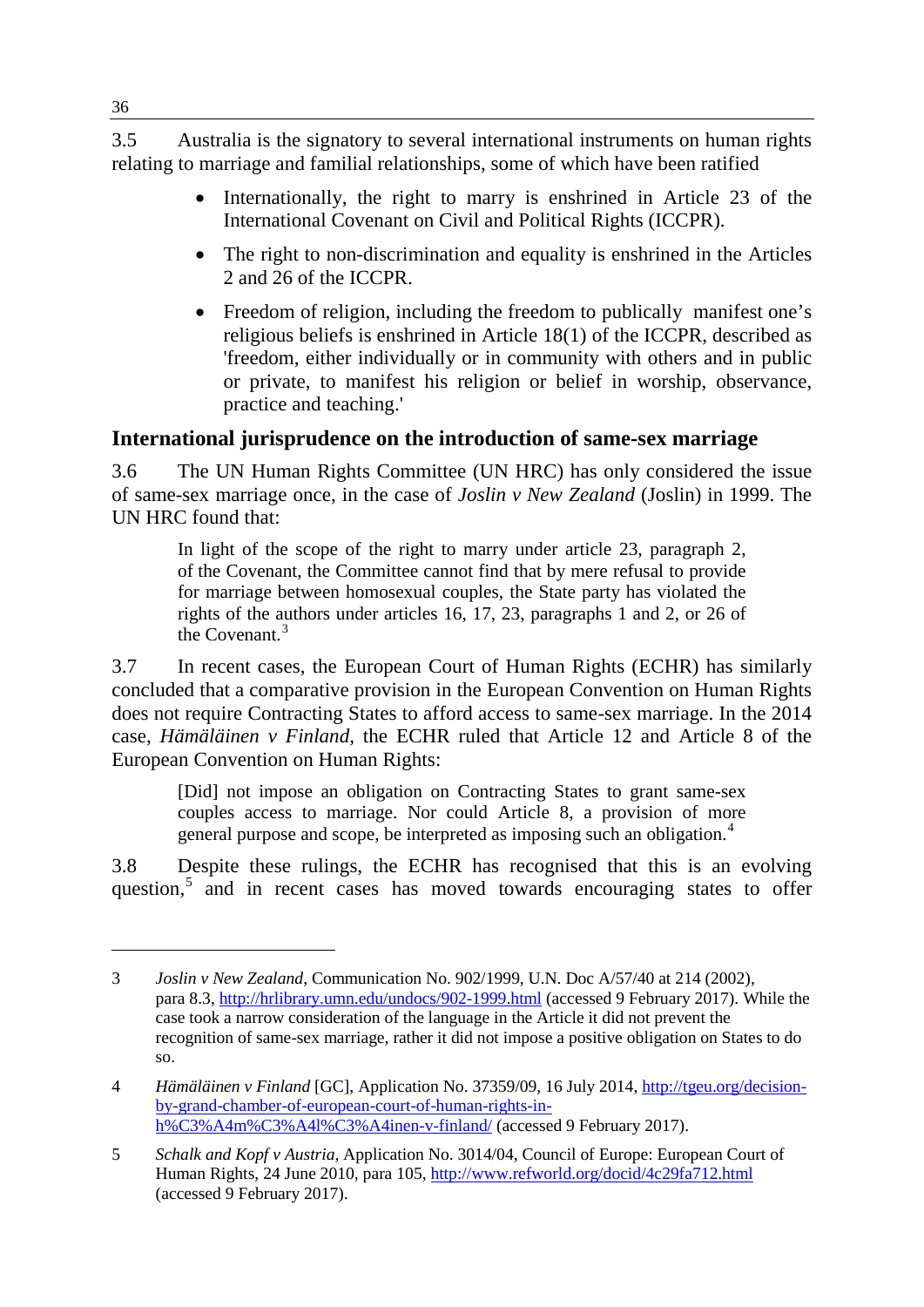protection in law to same-sex couples that is equivalent to marriage. In the 2013 case *[Vallianatos and others v Greece](http://hudoc.echr.coe.int/eng#%7B%22itemid%22:%5B%22001-128294%22%5D%7D)*, the Grand Chamber of the ECHR held:

[I]t was discriminatory for Greek law to limit civil unions to heterosexual couples. The Grand Chamber did not declare a conventional right to legal recognition of same-sex partnerships. However, the Court called on European legislators, when legislating on family, to choose measures that 'take into account developments in society… including the fact that there is not just one way or one choice when it comes to leading one's family or private life'. [6](#page-2-0)

3.9 A further affirmation of this position was the 2015 case of *Oliari and Others v Italy*, where the ECHR identified the relevant criteria for determining claims of equality as:

…the extent to which same-sex couples are 'in a relevantly similar situation to a different-sex couple as regards their need for legal recognition and protection of their relationship'.<sup>[7](#page-2-1)</sup>

3.10 Some commentators have argued that the ECHR is moving towards recognising a right for legal recognition of same-sex relationships, and possibly even same-sex marriage. [8](#page-2-2) As set out further below, other commentators have contested these claims.

# **Right to marry**

-

3.11 As noted in chapter two, a number of submitters and witnesses supported the proposed new definition of 'marriage', with some arguing that the amended definition would be consistent with Article 23 of the *International Covenant on Civil and Political Rights* (ICCPR).[9](#page-2-3)

3.12 Article 23 of the ICCPR protects 'the right of men and women of marriageable age to marry and to found a family'.<sup>[10](#page-2-4)</sup> In 1999, the UN HRC considered whether this

<span id="page-2-0"></span><sup>6</sup> The Witherspoon Institute, *Public Discourse, Same-Sex Unions and the European Court of Human Rights*,<http://www.thepublicdiscourse.com/2015/05/14848/> (accessed 9 February 2017).

<span id="page-2-1"></span><sup>7</sup> *Oliari and Others v Italy* (Oliari), Applications Nos. 18766/11 and 36030/11, Council of Europe: European Court of Human Rights, 21 July 2015, para 118, <http://www.refworld.org/cases,ECHR,55af917a4.html> (accessed 9 February 2017).

<span id="page-2-2"></span><sup>8</sup> The Witherspoon Institute, *Public Discourse, Same-Sex Unions and the European Court of Human Rights*,<http://www.thepublicdiscourse.com/2015/05/14848/> (accessed 9 February 2017).

<span id="page-2-3"></span><sup>9</sup> For example: Amnesty International, *Submission 46*, p. 4; Rainbow Labor NSW, *Submission 39*, p. [1].

<span id="page-2-4"></span><sup>10</sup> United Nations General Assembly, *International Covenant on Civil and Political Rights*, United Nations, Treaty Series, Vol. 999, 16 December 1966, p. 171, <http://www.ohchr.org/en/professionalinterest/pages/ccpr.aspx>(accessed 9 February 2017). Also see: United Nations General Assembly, *Universal Declaration of Human Rights*, 10 December 1948, 217A, Article 16,<http://www.un.org/en/universal-declaration-human-rights/> (accessed 9 February 2017).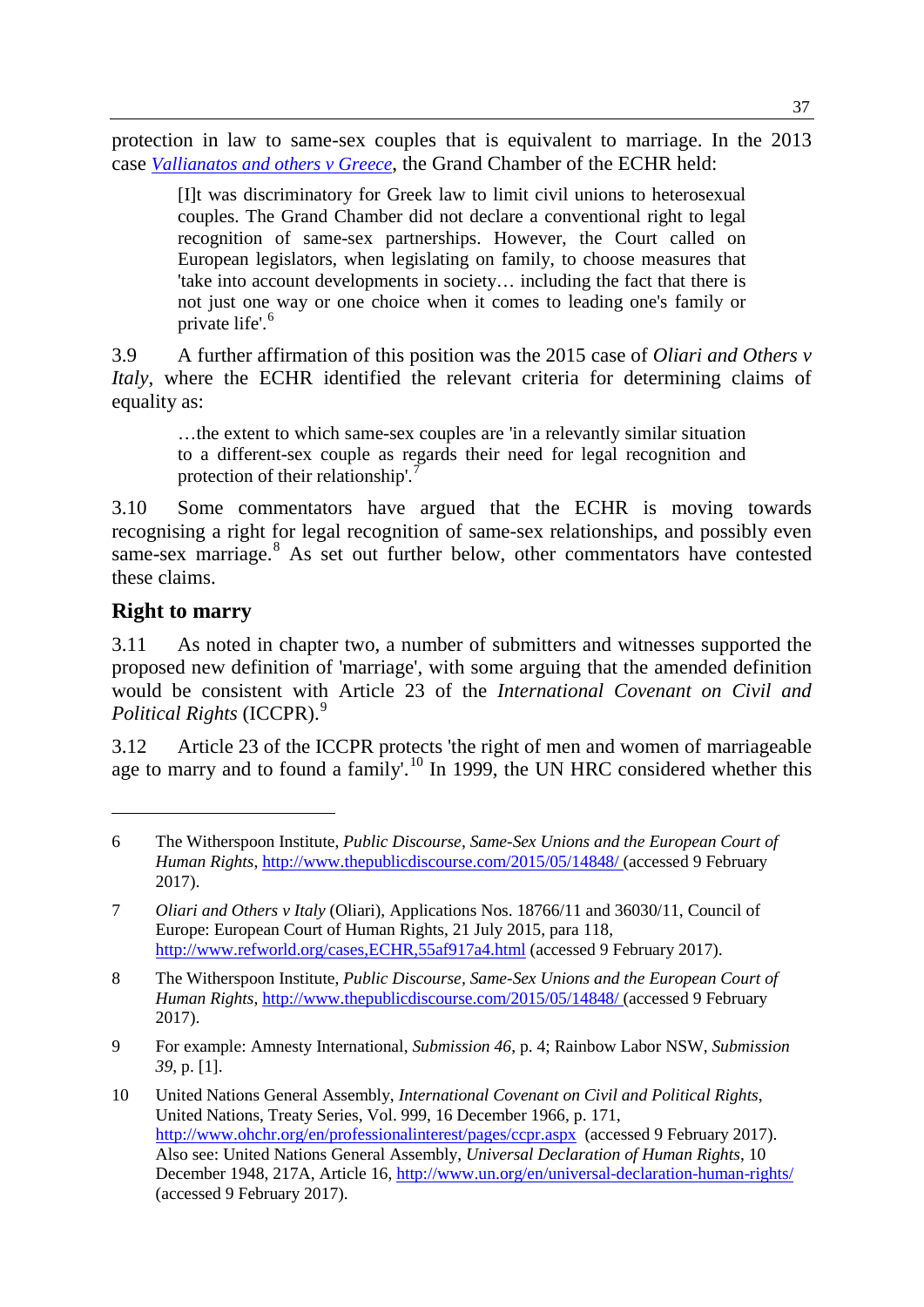right encompasses same-sex marriage, ultimately finding that it does not. Further, a State Party is not obliged by Article 23 of the ICCPR to introduce same-sex marriage. $11$ 

3.13 The *Joslin* decision has been criticised extensively by some international human rights law scholars and theorists. For example, Professor Gerber and others have argued that the decision is no longer good law.<sup>[12](#page-3-1)</sup>

3.14 Several submitters and witnesses argued that the authoritative case—*Joslin v New Zealand*—means that the proposed new definition of 'marriage' is not consistent with the right to marry. Professor Patrick Parkinson submitted:

People often make claims about human rights to support whatever policy position they hold; it has become part of the rhetoric of advocacy. But there is no international human rights treaty to which Australia is a signatory or indeed to which it is not a signatory, which declares an international human right for same-sex couples to marry. Unsurprisingly, given its age, the only specific international convention on marriage, the *Convention on Consent to Marriage, Minimum Age for Marriage and Registration of Marriages* (1962) assumes that marriage is a heterosexual union.<sup>[13](#page-3-2)</sup>

3.15 In the Joslin case, the UN HRC determined under Article 23(2) that the right to marry under the ICCPR is confined to a right of opposite-sex couples to marry due to the interpretation that the terms 'men and women' restricted marriage, by definition, to opposite sex couples. Given this definitional construct, the refusal to provide for same-sex marriage does not breach the right to equality and non-discrimination.<sup>14</sup>

3.16 Queensland lawyer Mark Fowler supported the position of the UN HRC in the Joslin case as reflective of the intention of the ICCPR:

[T]hey referred to the definition of marriage under the international covenant as being the sole reference to persons that was gender specific. Every other reference is to 'people' or to 'persons' and so on. They thought that was very informative in terms of the intention of the covenant.<sup>[15](#page-3-4)</sup>

3.17 The Institute for Civil Society agreed with Mark Fowler that the Joslin judgement, and the many judgements of the ECHR, evidence that there is no human right to same sex marriage:

There is no international human right to same sex marriage. As Mark Fowler has demonstrated in his submission to this inquiry both the UN Human Rights Committee in *Joslin v New Zealand* interpreting the ICCPR

<span id="page-3-0"></span><sup>11</sup> *Joslin v New Zealand*, Communication No. 902/1999, U.N. Doc A/57/40 at 214 (2002), <http://hrlibrary.umn.edu/undocs/902-1999.html> (accessed 9 February 2017).

<span id="page-3-1"></span><sup>12</sup> Paula Gerber, Kristine Tay and Adiva Sifris, *'Marriage: A Human Right for All?'* (2014) 36(4) Sydney Law Review 652.

<span id="page-3-2"></span><sup>13</sup> Professor Patrick Parkinson AM, *Submission 76*, p. 5.

<span id="page-3-3"></span><sup>14</sup> *Joslin v New Zealand*, Communication No. 902/1999, U.N. Doc A/57/40 at 214 (2002), para 8.3,<http://hrlibrary.umn.edu/undocs/902-1999.html> (accessed 9 February 2017).

<span id="page-3-4"></span><sup>15</sup> Mark Fowler, *Committee Hansard*, Canberra, 25 January 2017, p. 14.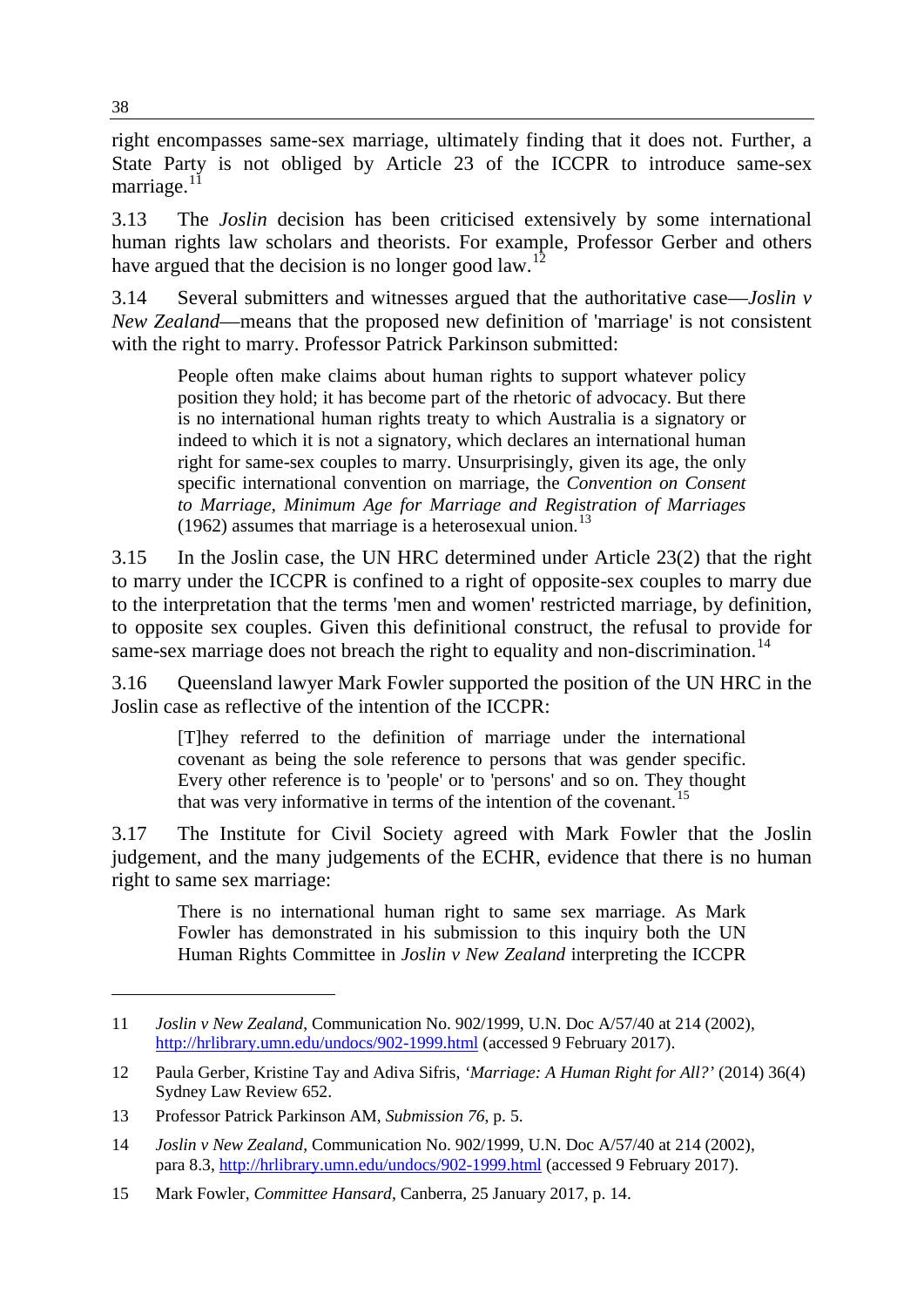and the European Court of Human Rights in its decisions on the European Covenant on Human Rights establish that a state is not obliged by the equality rights in those instruments to introduce same sex marriage.<sup>16</sup>

3.18 The Castan Centre for Human Rights concurred that, as things currently stand, there is no right to same sex marriage under Article 23 of the ICCPR.<sup>[17](#page-4-1)</sup>

### *The impact of developments since the Joslin case*

3.19 However, submitters posed a number of questions around the contemporary relevance, and the narrow scope of the Joslin decision. The length of time since the judgement is a feature of some submitters' arguments that it does not hold the authority or relevance today that it may have done at the time of the ruling. Those submitters suggested that the recognition of same-sex marriage in a number of jurisdictions may influence the findings of the UN HRC if the case were heard today. For example, the Law Council of Australia considered:

The increased number of States that recognise same-sex marriages in the nearly two decades since the Joslin case was decided, together with jurisprudence concerning the significance of the principles of equality and non-discrimination may suggest that the approach of the UNHRC in that case may no longer be followed.<sup>[18](#page-4-2)</sup>

3.20 Amnesty International put to the committee:

…it would be very unusual…that the Human Rights Committee put forward a judgement that is so out of step at the time with the number of countries that actually recognise this right. That has completely changed now. The case that you talked about was a New Zealand case. Even New Zealand now has legalised marriage equality.<sup>[19](#page-4-3)</sup>

3.21 Mark Fowler took a different view, submitting:

*Joslin's* case was decided seventeen years ago. In their study of the average age of judicial authorities cited by courts of appeal in an American context, Landes and Posner found that the unweighted average age to be 18.5 years, and the weighted average age to be 19.1 years. That is, half of the precedents cited were dated prior to those timeframes…. The proposition that an authority of seventeen years of age can be ignored as 'a long time ago' is not supportable. This is even more so the case in the context of a jurisdiction where no subsequent authority has issued.<sup>[20](#page-4-4)</sup>

3.22 Amnesty International's view was supported by the LGBTI Legal Service however:

<span id="page-4-0"></span><sup>16</sup> Institute for Civil Society, *Submission 62,* p. 3.

<span id="page-4-1"></span><sup>17</sup> Castan Centre for Human Rights, *Submission 63,* Appendix A, p. 4.

<span id="page-4-2"></span><sup>18</sup> Law Council of Australia, *Submission 74*, Supplementary Submission, p. 5.

<span id="page-4-3"></span><sup>19</sup> Stephanie Cousins, Advocacy and External Affairs Manager, Amnesty International, *Committee Hansard*, Melbourne, 23 January 2017, p. 19.

<span id="page-4-4"></span><sup>20</sup> Mr Mark Fowler, Answer to Question on Notice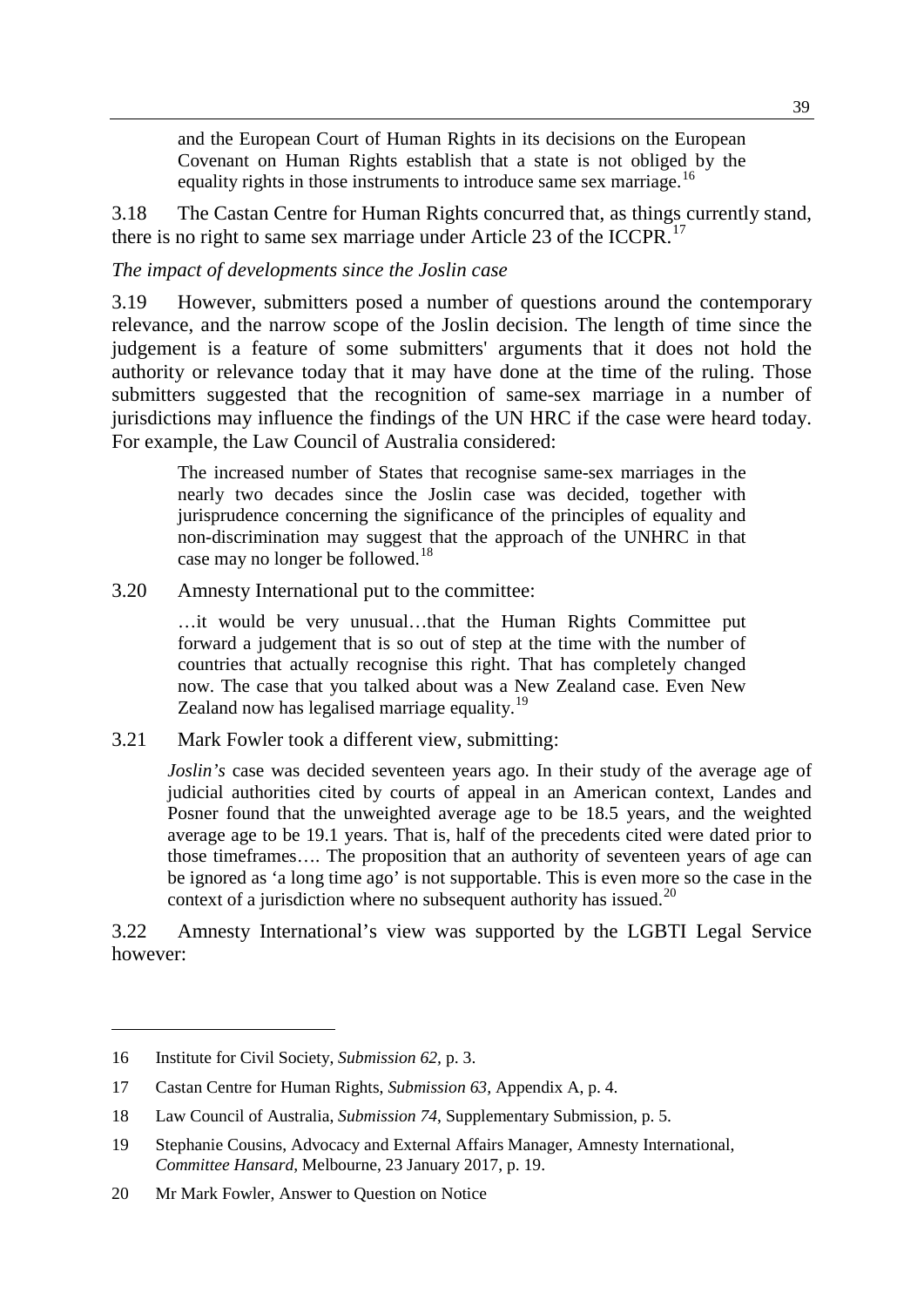At that time only one country, the Netherlands, had legalised same-sex marriage. Since that time there have been over 20. As with any court, the judgements progress as social values change. I would submit that now, considering the further cases that have followed Joslin, we are heading in a direction where the right to equality and non-discrimination does cover marriage equality. $^{21}$  $^{21}$  $^{21}$ 

3.23 The Human Rights Law Centre (HRLC) cited the fact that New Zealand had since introduced same-sex marriage as proof that whilst the Joslin decision did not 'impose a positive obligation on states to legislate for marriage equality', it certainly 'does not prevent countries from recognising same-sex marriage'.<sup>[22](#page-5-1)</sup>

3.24 In support of this argument, some submitters and witnesses noted the European decision in *Schalk and Kopf v Austria*, where the ECHR decided that 'it would no longer consider that the right to marry…must in all circumstances be limited to marriage between two persons of the opposite sex'. $^{23}$  $^{23}$  $^{23}$ 

3.25 Other witnesses took a contrary view, for example Mark Fowler stated:

The reason reliance upon *Schalk and Kopf* is misplaced is that in that case, the basis for the ECHR's finding … was the provisions of the *Charter of Fundamental Rights of the European Union 2000*. The provision concerning marriage in that Charter (Article 9) does not contain gender specific references, as does the equivalent Article (Article 12) in the European Convention on Human Rights. Although the European Union Charter establishes a completely distinct jurisdiction, is not binding on States Parties to the Convention, and has a distinct State membership, the ECHR saw fit to reference the Charter in interpreting the Convention. The Court was divided over the issue, with the decision only narrowly passing on a 4-3 majority...<sup>[24](#page-5-3)</sup>

Australia being subject to the ICCPR, is not subject to any subsequent definition of marriage that removes the reference to men and women. The recasting of the definition in a subsequent Charter was the reason for the conclusion of the ECHR that marriage no longer is to be considered to be between a man and a woman. Such does not apply to parties to the ICCPR.<sup>[25](#page-5-4)</sup>

3.26 Professor Parkinson and the Wilberforce Foundation also questioned the logic of a UN HRC decision losing authority due to 'evolving state practice. Noting the vastly greater number of nations which have laws allowing polygamous marriage, Professor Parkinson stated':

<span id="page-5-0"></span><sup>21</sup> Thomas Clark, Director of Law Reform, LGBTI Legal Service, *Committee Hansard*, Melbourne, 23 January 2017, p. 35.

<span id="page-5-1"></span><sup>22</sup> Human Rights Law Centre, *Submission 77,* Annexure A, p. 38.

<span id="page-5-2"></span><sup>23</sup> *Schalk and Kopf v Austria*, Application No. 3014/04, Council of Europe: European Court of Human Rights, 24 June 2010, para 61,<http://www.refworld.org/docid/4c29fa712.html> (accessed 9 February 2017).

<span id="page-5-3"></span><sup>24</sup> Mr Mark Fowler, Answer to Question on Notice

<span id="page-5-4"></span><sup>25</sup> Mr Mark Fowler, Answer to Question on Notice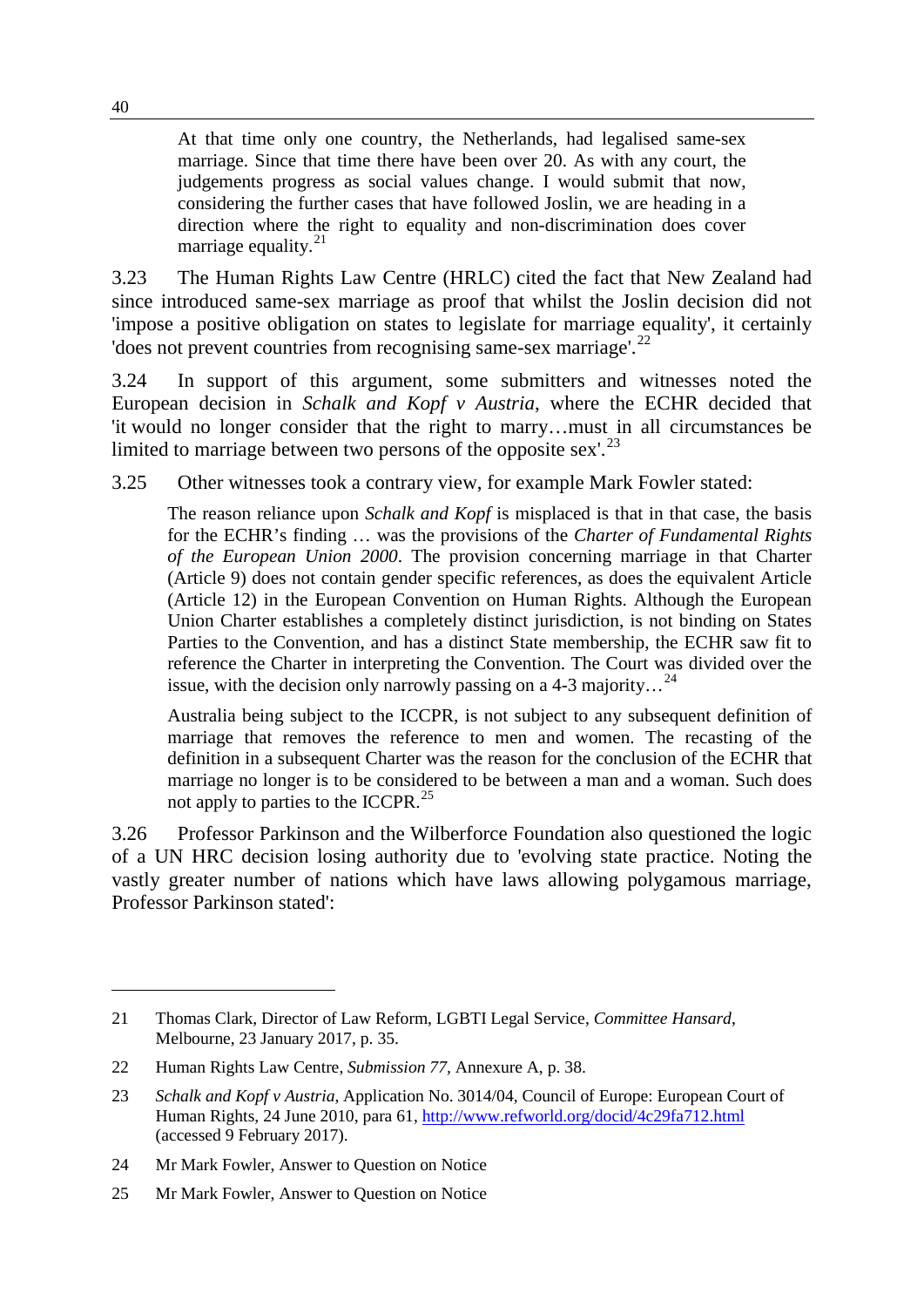[I]f State practices are to be the guide to the interpretation of international human rights law, then there must be a human right to marry polygamously.[26](#page-6-0)

3.27 The Wilberforce Foundation suggested:

If the popular contemporary view of marriage in Australia is no longer the traditional or conjugal view the first step for any government considering reform ought be to first consider what marriage is now intended to mean. Without this understanding the reasons for any continued involvement of the State in marriage remain unclear. <sup>[27](#page-6-1)</sup>

3.28 In relation to the interpretive principle that allows reference to evolving State practice in international law, Mark Fowler stated that the View of the UN Human Rights Committee in *Roger Judge v Canada*, a matter concerning the death penalty, does not support the contention that the 'broadening international consensus' applies in this context:

Australia is subject to the ICCPR. As at the current date, 21 of 169 State Parties to the ICCPR have redefined marriage. This represents 12% of the total of State Parties… recognition of same-sex marriage cannot be considered to be representative of an evolving practice. This is supported by the fact that the ECHR has not redefined marriage on the basis of the broadening consensus doctrine, even where higher levels of adoption of same sex marriage have been evidenced than that amongst ICCPR State Parties.<sup>28</sup>

#### *Different, but still equal?*

-

3.29 The question of whether different treatment under the law always amounts to discrimination has arisen in international jurisprudence on the issue of same sex marriage. The UN HCR General Comment 18 on Article 26 of the ICCPR is clear that under certain circumstances it does not:

[T]he Committee observes that not every differentiation of treatment will constitute discrimination, if the criteria for such differentiation are reasonable and objective and if the aim is to achieve a purpose which is legitimate under the Covenant.<sup>[29](#page-6-3)</sup>

3.30 The question of whether different treatment under the law always amounts to discrimination is a fundamental question in the same-sex marriage debate. The UN HCR General Comment 18 on Article 26 of the ICCPR is clear that under certain circumstances it does not:

<span id="page-6-0"></span><sup>26</sup> Professor Patrick Parkinson, *Submission 76*, pp. 5-6.

<span id="page-6-1"></span><sup>27</sup> Wilberforce Foundation, *Submission 7*, p. 6. Also see Appendix A, p. 8.

<span id="page-6-2"></span><sup>28</sup> Mark Fowler, answer to question on notice (received 25 January 2017), pp. 6-7.

<span id="page-6-3"></span><sup>29</sup> United Nations Human Rights Committee, *CCPR General Comment No. 18: Nondiscrimination*, 10 November 1989, para 13[, http://www.refworld.org/docid/453883fa8.html](http://www.refworld.org/docid/453883fa8.html) (accessed 9 February 2017).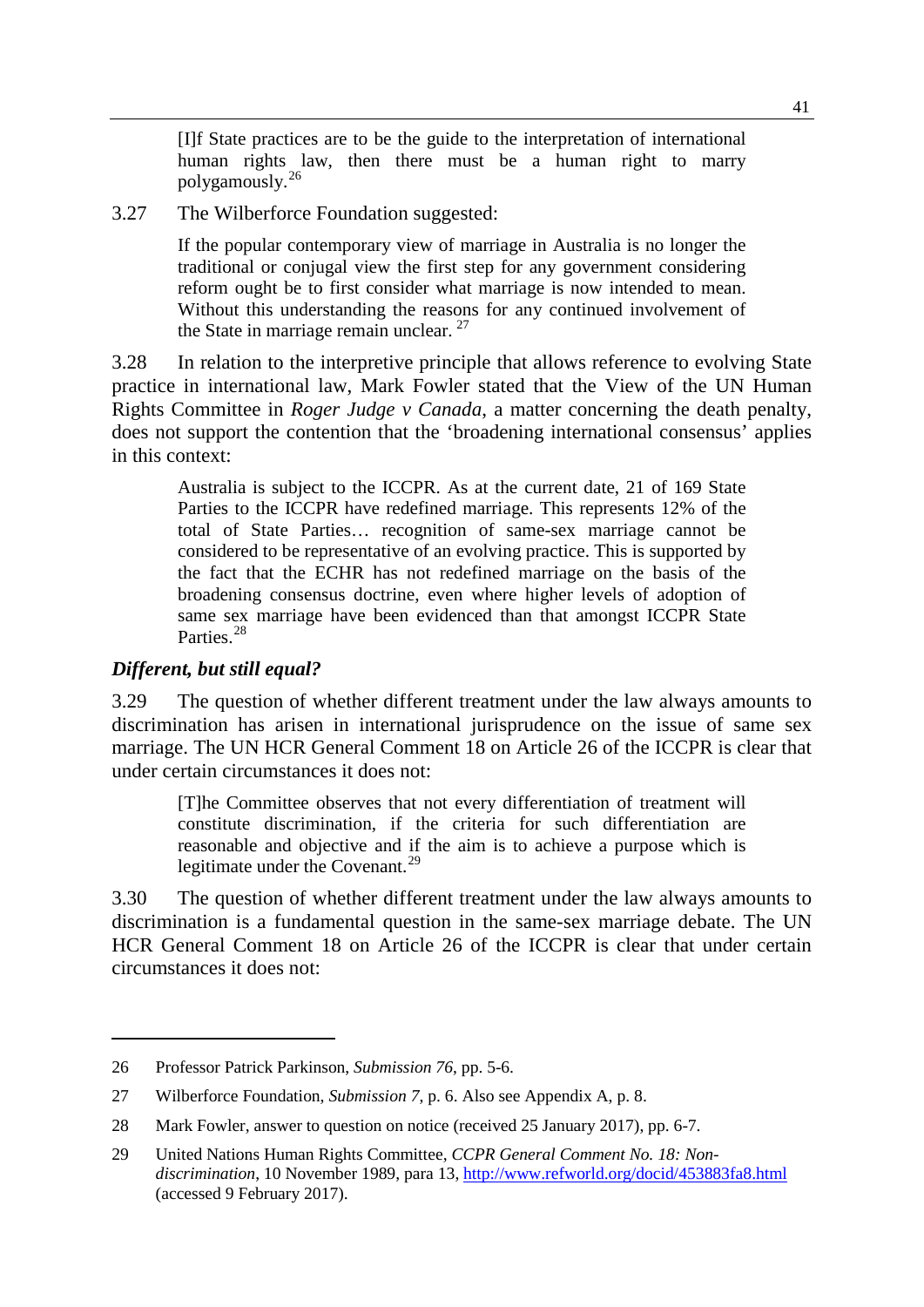[T]he Committee observes that not every differentiation of treatment will constitute discrimination, if the criteria for such differentiation are reasonable and objective and if the aim is to achieve a purpose which is legitimate under the Covenant.<sup>[30](#page-7-0)</sup>

3.31 The ICCPR's traveaux préparatoires is similarly clear when discussing "All persons are equal before the law" in Article 7 of the *Universal Declaration of Human Rights*:

The provision was intended to ensure equality, not identity, of treatment, and would not preclude reasonable differentiations between individuals or groups of individuals.[31](#page-7-1)

3.32 The Human Rights Law Alliance cited General Comment 18 of Article 26 to maintain that different treatment does not necessarily amount to discrimination in some circumstances:

Accepting that there is no standalone right to same-sex marriage, some allege that the right to non-discrimination and equality before the law is the source of the right. Claims that laws which define marriage as a man-woman relationship infringe this right fundamentally misunderstand the nature of the right to non-discrimination.

The right to non-discrimination and equality before the law is a right to protection from unjust discrimination. Unjust discrimination is a differentiation of treatment having its basis in a wholly arbitrary, subjective or unreasonable justification.<sup>[32](#page-7-2)</sup>

3.33 Professor Patrick Parkinson submitted:

Provisions which I propose to allow generous accommodation for religious belief and practice would not constitute diminution of the right to equality/non-discrimination because they are based on criteria which are reasonable and objective, and achieve a purpose which is legitimate under the Covenant. Therefore no question of limitation arises on the right to equality/non-discrimination.<sup>[33](#page-7-3)</sup>

3.34 Mark Fowler cited *Joslin's case* as a statement that because marriage is a definitional construct, questions of equality cannot arise:

[T]he United Nations Human Rights Committee held that the concept of 'marriage' is a definitional construct, and by the terms of Article 23(2) of the ICCPR, included only persons of the opposite sex. Importantly, the Committee held that the right to equality under Articles 2 or 26 of the

<span id="page-7-0"></span><sup>30</sup> United Nations Human Rights Committee, *CCPR General Comment No. 18: Nondiscrimination*, 10 November 1989, para 13[, http://www.refworld.org/docid/453883fa8.html](http://www.refworld.org/docid/453883fa8.html) (accessed 9 February 2017).

<span id="page-7-1"></span><sup>31</sup> Fifth session (1949), sixth session (1950), eighth session (1952), tenth session A/2929, Chap. VI, 179.

<span id="page-7-2"></span><sup>32</sup> Human Rights Law Alliance and Australian Christian Lobby, *Submission 67,* p. 4.

<span id="page-7-3"></span><sup>33</sup> Professor Patrick Parkinson AM, *Submission 76*, Supplementary Submission, p. 5.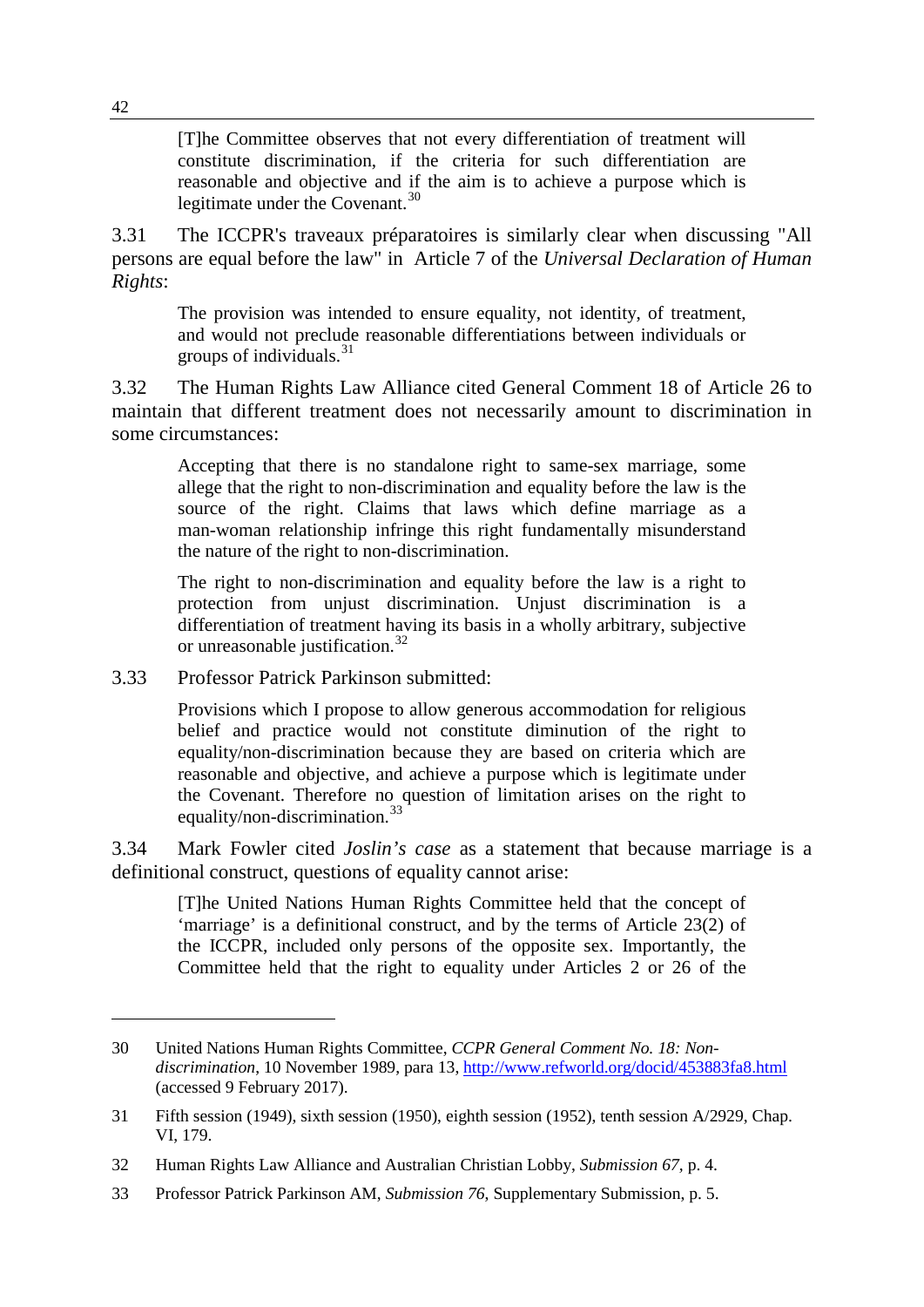ICCPR was not then violated. That is to say, there is no inequality because the definitional boundary did not enfold persons of the same sex. Such people are equal in all respects and defining marriage as being between persons of the opposite sex was not to render other people as unequal.<sup>[34](#page-8-0)</sup>

3.[35](#page-8-1) The committee heard<sup>35</sup> that this principle holds in the recent European jurisprudence where the ECHR has reached similar conclusions to those of the *Joslin*  case.[36](#page-8-2) Mark Fowler, citing decisions of that Court handed down in 2010, July 2014, July 2015 and June 2016, submitted:

The ECHR has instead identified the relevant criteria for determination of the claims of equality as being the extent to which same-sex couples are 'in a relevantly similar situation to a different-sex couple as regards their need for legal recognition and protection of their relationship'. The Court has thus held that the important claims of equality mean that same sex relationships should be guaranteed access to equality in State recognition and in access to protection. The content of the relevantly similar protections included needs which are fundamental to the regulation of a relationship between a couple in a stable and committed relationship, such as, inter alia, the mutual rights and obligations they have towards each other, including moral and material support, maintenance obligations and inheritance rights.[37](#page-8-3)

3.36 In contrast, a number of submitters and witnesses contended that evolved State practices since *Joslin,* in conjunction with the rights of equality and nondiscrimination (Articles 2 and 26 of the ICCPR), provide a right to same-sex marriage.

3.37 Two of the UN HRC members in the Joslin case—who otherwise joined with the majority position—supported the minority view that there may be circumstances where differential treatment could amount to prohibited discrimination under Article 26:

As to the Committee's unanimous view that it cannot find a violation of article 26, either, in the non-recognition as marriage of the same-sex relationships between the authors, we wish to add a few observations. This conclusion should not be read as a general statement that differential treatment between married couples and same-sex couples not allowed under the law to marry would never amount to a violation of article 26. On the contrary, the Committee's jurisprudence supports the position that such differentiation may very well, depending on the circumstances of a concrete case, amount to prohibited discrimination.<sup>[38](#page-8-4)</sup>

<span id="page-8-0"></span><sup>34</sup> Mark Fowler, *Submission 57*, p. 3.

<span id="page-8-1"></span><sup>35</sup> Mark Fowler, *Committee Hansard,* Canberra, 25 January 2017, p. 14.

<span id="page-8-2"></span><sup>36</sup> The most recent affirmation of this position was the case of Oliari.

<span id="page-8-3"></span><sup>37</sup> Mark Fowler, *Submission 57*, p. 3.

<span id="page-8-4"></span><sup>38</sup> *Joslin et al v New Zealand*, Communication No. 902/1999, U.N. Doc. A/57/40 at 214 (2002), Appendix, para 2.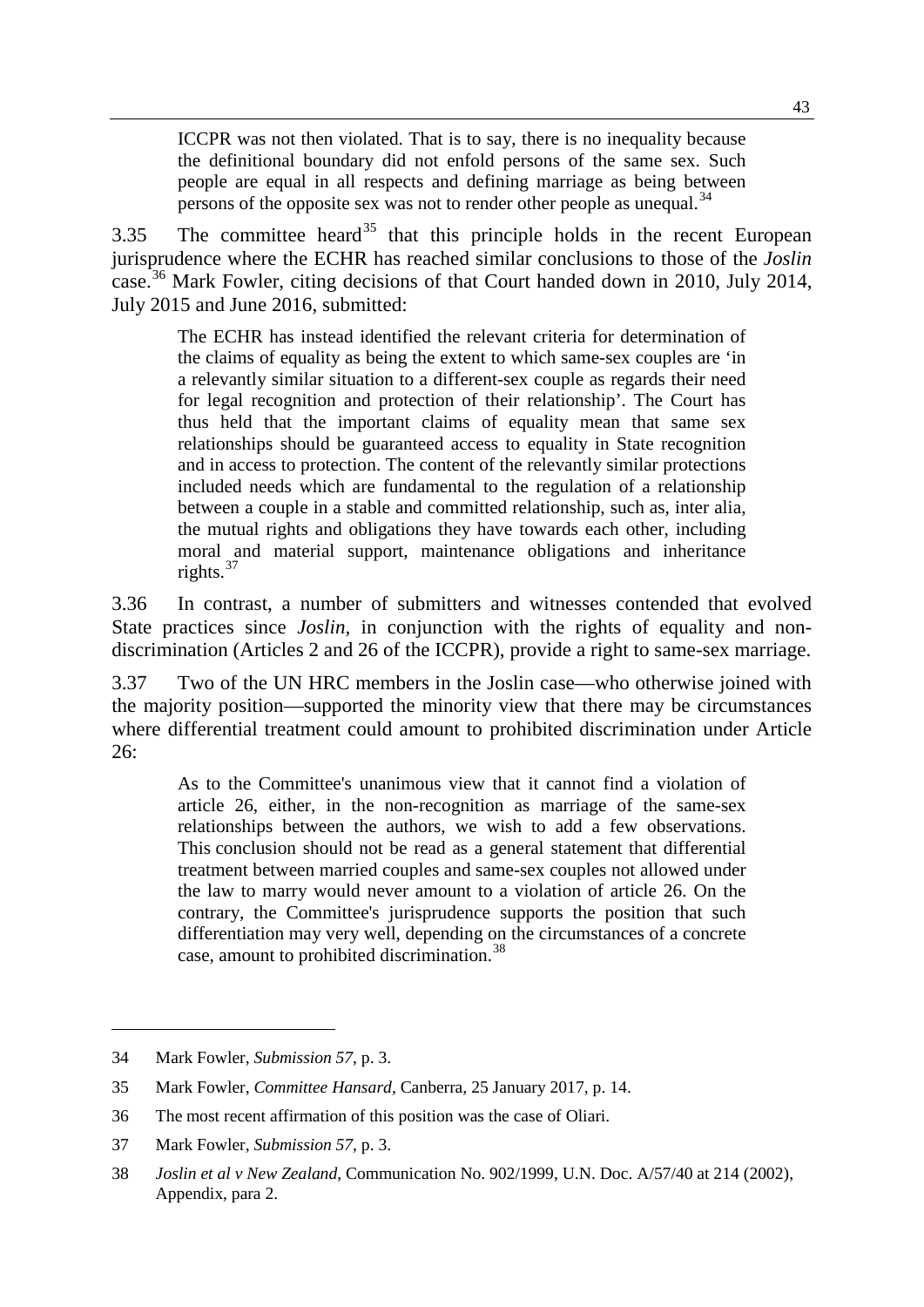3.38 A further view was that Article 26 of the ICCPR enshrines a 'stand-alone right' to non-discrimination even if a measure does not engage a right protected by the ICCPR. Accordingly, Australian Lawyers for Human Rights argued 'Australia therefore has an obligation at international law to grant equal protection of the law to all persons in the context of marriage'.<sup>[39](#page-9-0)</sup>

3.39 The Human Rights Law Centre's submission supported the view that the decision in the Joslin case did not take full account of developments in human rights principles of equality and discrimination faced by LGBTI people against equality.<sup>[40](#page-9-1)</sup>

3.40 Similarly, the AHRC submitted that in the Joslin case the UN HRC narrowly interpreted Article 23 without considering its compatibility with Articles 2 and 26:

The [UN Human Rights] Committee did not consider the compatibility of a restrictive reading of the right to marry with the rights to non-discrimination and equality in articles 2 and 26 of the ICCPR.<sup>[41](#page-9-2)</sup>

3.41 The AHRC's position is informed by Gerber et al (2014), who argued that:

Entirely absent from *Joslin v New Zealand* is a consideration of how a restrictive reading of the right to marry is compatible with the right to nondiscrimination in *ICCPR* arts 2 and 26. In *Joslin v New Zealand*, the HRC avoided answering this question by stating that, as no right under art 23 had been found, no examination of breaches of other articles was required.<sup>[42](#page-9-3)</sup>

3.42 Gerber et al also discussed the criteria in General Comment 18 and whether this was applied in the Joslin case:

In *General Comment No 18* on non-discrimination, the HRC noted that equal treatment does not mean identical treatment; however, it went on to state that 'the covenant is explicit' about the areas where this principle applies (for example the segregation of juvenile offenders from adults in art 10(3)).48 The HRC also stated that differential treatment 'will not constitute discrimination if the criteria for such differentiation are "reasonable and objective"'. The HRC has not applied this as a strict test, and its decision about what amounts to reasonableness and objectivity depends largely on the circumstances.<sup>[43](#page-9-4)</sup>

<span id="page-9-0"></span><sup>39</sup> Australian Lawyers for Human Rights, *Submission 51*, p. 2.

<span id="page-9-1"></span><sup>40</sup> Human Rights Law Centre, *Submission 77,* Annexure A, p. 37.

<span id="page-9-2"></span><sup>41</sup> Australian Human Rights Commission, *Submission 72*, pp. 10–11.

<span id="page-9-3"></span><sup>42</sup> Paula Gerber, Kristine Tay and Adiva Sifris, *'Marriage: A Human Right for All?'* (online), The Sydney Law Review, Vol. 36 No. 4, December 2014, p. 651, <http://search.informit.com.au/documentSummary;dn=853902989989735;res=IELAPA> (accessed 9 February 2017).

<span id="page-9-4"></span><sup>43</sup> Paula Gerber, Kristine Tay and Adiva Sifris, *'Marriage: A Human Right for All?'* (online), The Sydney Law Review, Vol. 36 No. 4, December 2014, p. 652, <http://search.informit.com.au/documentSummary;dn=853902989989735;res=IELAPA> (accessed 9 February 2017).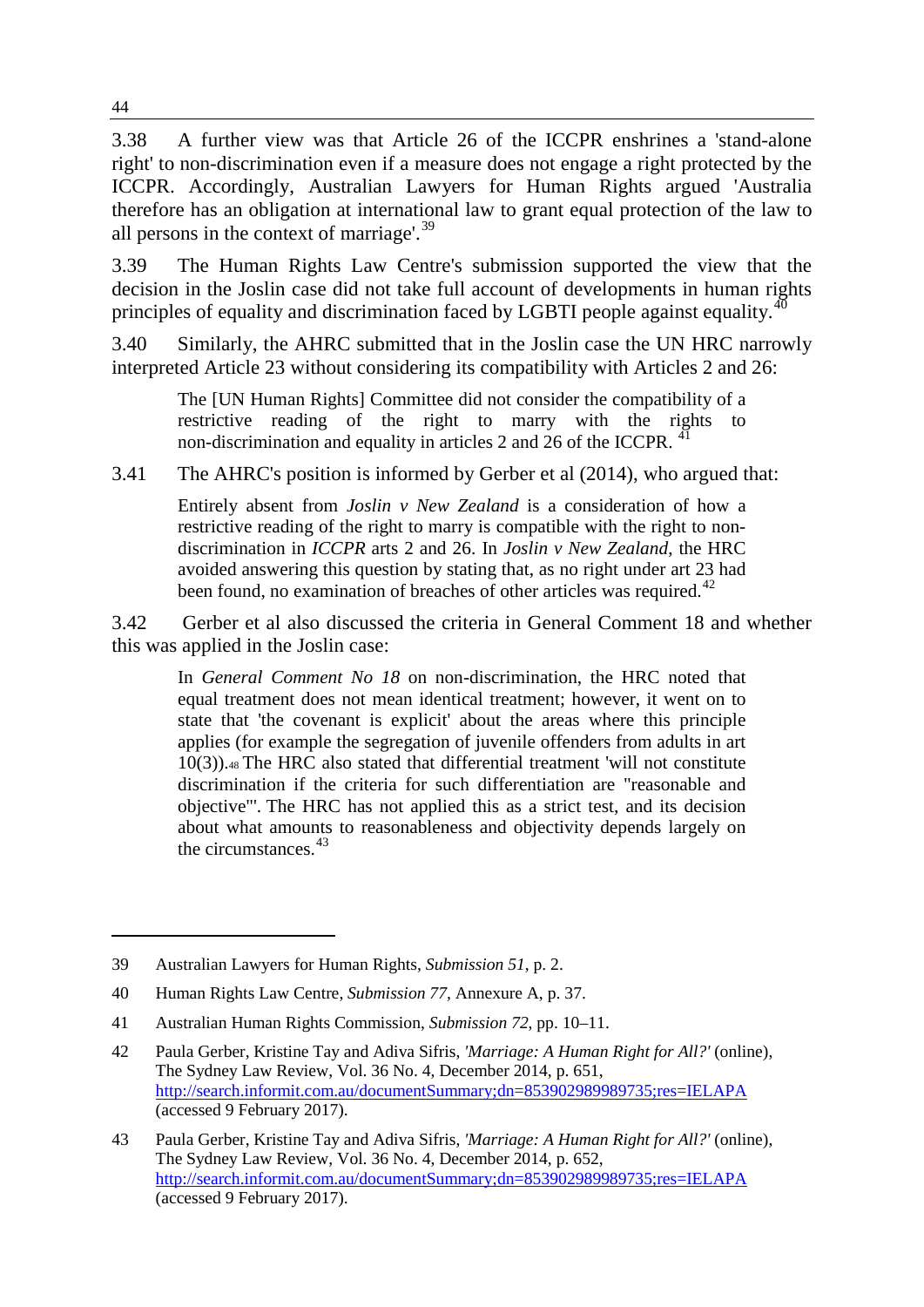3.43 The claim that the UN HRC did not consider Articles 2 and 26 is strongly refuted by other submitters. Professor Parkinson and Mark Fowler both submitted in supplementary evidence that it is 'difficult to know how the Human Rights Committee could have been clearer' when they ruled:

…the Committee cannot find that by mere refusal to provide for marriage between homosexual couples, the State party has violated the rights of the authors under articles 16, 17, 23, paragraphs 1 and 2, or 26 of the Covenant.<sup>[44](#page-10-0)</sup>

3.44 Mark Fowler similarly expressed surprise at the statement by the AHRC:

Contrary to the AHRC's assertion, the UNHCR clearly states that it had reference to Article 26 in its reasoning. The Committee's specific reference to Article 26 clarifies that the continuing recognition of marriage as between a man and a woman does not amount to discrimination. The protection against discrimination was accordingly not violated.<sup>[45](#page-10-1)</sup>

3.45 The claim that the UN HRC did not consider Articles 2 and 26 is also contrary to the comments of the minority members of the UN HRC themselves in the *Joslin* case, wherein (as stated above at paragraph 3.37) they referred to 'the Committee's unanimous view that it cannot find a violation of article 26'.

3.46 A separate question is whether there is a right to have identical treatment under the law in relation to same-sex relationships. A number of witnesses highlighted that Australia already has fulfilled this obligation by legislating equality for same-sex couples in many relevant areas of law (eg: recognition and protection of relationship, access to partner's superannuation etc).

3.47 Again the principles under the ICCPR Articles 2 and 26 are instructive that there should be equality under the law for all aspects of a same-sex relationship, and the numerous European cases have all upheld this right by noting that equality is fulfilled in respect of legal recognition and protection of their relationship, even if it is not identified as marriage. Although it should be noted that in spite of there being no obligation to provide for same-sex marriage, 13 European countries have done so.<sup>46</sup>

# *Committee view*

-

3.48 The committee noted that evidence presented to the committee is consistent in recognising that under current human rights instruments and jurisprudence, there have been no decisions to date that obliges Australia to legislate for same-sex marriage. That said, there has been no suggestion that there are any legal impediments to doing so.

<span id="page-10-0"></span><sup>44</sup> Professor Patrick Parkinson AM, *Submission 76*, Supplementary Submission, p. 2.

<span id="page-10-1"></span><sup>45</sup> Mark Fowler, answer to question on notice (received 27 January 2017), p. 4

<span id="page-10-2"></span><sup>46</sup> Belgium, Denmark, Finland (effective from 2017), France, Iceland, Ireland, Luxembourg, the Netherlands, Norway, Portugal, Spain, Sweden and the United Kingdom.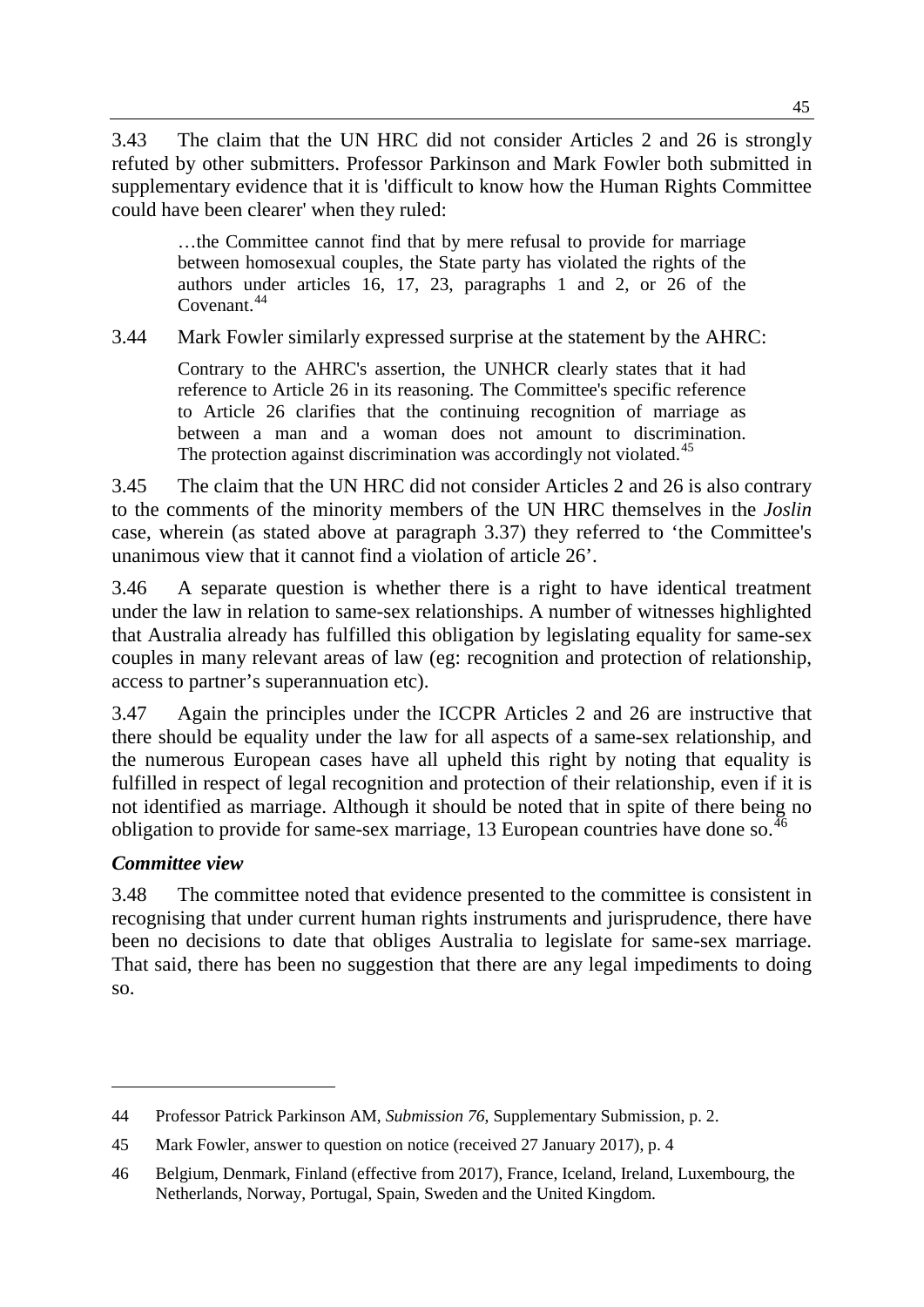# **The Balancing of Rights**

3.49 The key question in this, and many other inquiries, is how competing or conflicting rights should be balanced with other rights and with the public interest. Professor Parkinson submitted that any argument based on international human rights must recognise that those rights are indivisible, and must be balanced and respected:

"Balancing" does not mean that one right is crushed under the weight of the other.<sup>[47](#page-11-0)</sup>

3.50 Submitters and witnesses stated that, in the context of same-sex marriage Article 26 of the ICCPR, the right to freedom from discrimination, must be appropriately balanced with Article 18 of the ICCPR, the right to freedom of  $religion<sup>48</sup>$  $religion<sup>48</sup>$  $religion<sup>48</sup>$ 

## **Right to freedom from discrimination**

3.51 The right to freedom from discrimination is a fundamental human right protected under international human rights law and enshrined in a number of Australian federal anti-discrimination laws and state anti-discrimination laws. The right to non-discrimination is not absolute and can be limited when in order to balance other rights. The Human Rights Law Centre outlined the circumstances where such limitation is appropriate:

Given the fundamental nature of the right to equality in upholding other human rights, limitation of this right should only occur in where necessary, reasonable and proportionate to protect a competing fundamental right.<sup>[49](#page-11-2)</sup>

3.52 As with most other fundamental rights, it is subject to an assessment of the harms of any limitation or restriction on the right. Australian Lawyers for Human Rights explained:

…the bill presents a problem in where the appropriate balance is between two important freedoms: the freedom of religion and the freedom from discrimination.

To resolve this, ALHR believes the overarching principle should be that the legislative provisions need to be an appropriate and proportionate response to the harms being dealt with. Any restriction must have a legitimate aim, and the means used to measure that aim must be proportionate and necessary.[50](#page-11-3)

3.53 The concept of comparative harm was discussed at length by Dr Greg Walsh. Dr Walsh cited cases where, in his view, the harms suffered by the those requesting

<span id="page-11-0"></span><sup>47</sup> Professor Patrick Parkinson AM, *Submission 76*, p. 6.

<span id="page-11-1"></span><sup>48</sup> For example: Law Council of Australia, *Submission 72*, p. 7; Amnesty International, *Submission 46*, p. 4; Equal Opportunity Tasmania, *Submission 32*, p. 6.

<span id="page-11-2"></span><sup>49</sup> Human Rights Law Centre, *Submission 77*, p. 6.

<span id="page-11-3"></span><sup>50</sup> Sangeeta Sharmin, Australian Lawyers for Human Rights, *Committee Hansard*, Canberra, 25 January 2017, p. 13.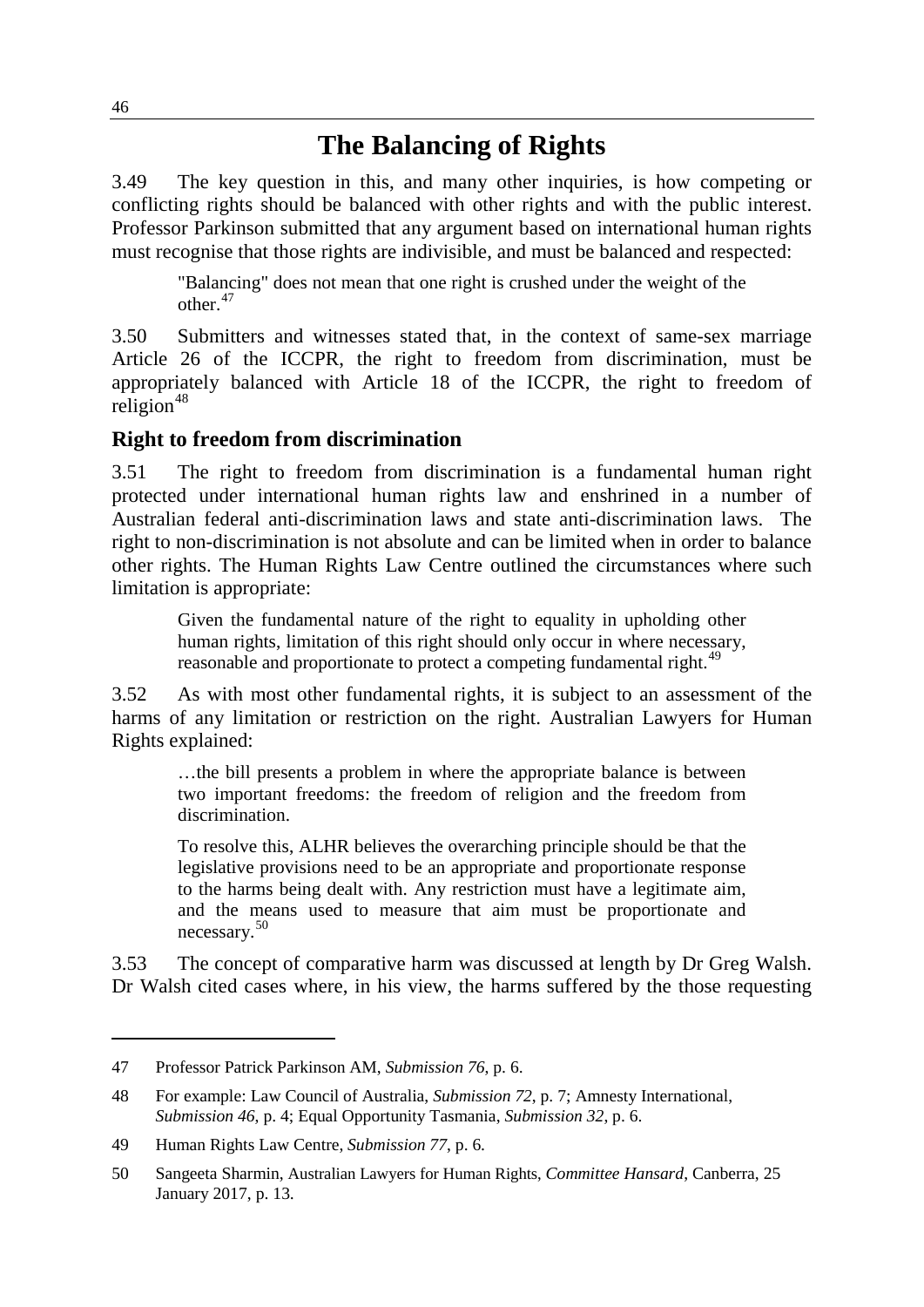the service, and those being potentially forced to provide it against their conscientious beliefs is not currently balanced:

I think that in the majority of cases the harm that these individuals—the gay couples—would suffer would be limited to the emotional harm they suffer, the harm to their dignity and also the inconvenience of arranging for the particular service to be provided by another service provider.

A conscientious objector will often suffer more serious harm. If they are forced to deliver the service in contradiction to their conscience then that will cause them to suffer grave emotional harm in many circumstances. There may be repercussions for them in their religious community. They may be criticised by members of their religious community. Possibly, depending upon their religious community, it could be more serious than that $\frac{51}{1}$  $\frac{51}{1}$  $\frac{51}{1}$ 

3.54 As discussed above, an individual or group receiving different treatment before law does not automatically mean their right to be free from discrimination has been offended. Mark Fowler submitted:

The classical and modern conception that justice requires that 'like cases be treated alike' can be observed in the conclusion of both the United Nations Human Rights Committee and the European Court of Human Rights that the right to equality does not extend to a human right to same sex marriage…To admit of such is not to divert at all from the political principle which Professor Ronald Dworkin calls sovereign – 'No government is legitimate unless [it shows] equal concern for the fate of every person over whom it claims dominion'. The idea that people should not be treated detrimentally in relation to a comparable attribute is not contentious, and is a good to be honoured within our community. Such a principle underpins the jurisprudence of the European Court of Human Rights which has required that States afford equality to same sex couples in respect of recognition and entitlement to benefit. The important questions in this context are 'what are like matters?' and 'what are irrelevant matters?' in respect of the particular treatment in question. $52$ 

## **Right to freedom of thought, conscience and religion**

3.55 In its recent report on *Traditional Rights and Freedoms—Encroachments by Commonwealth Laws*, the Australian Law Reform Commission characterised religious freedom being both a positive and negative right:

Religious freedom involves positive and negative religious liberty. Positive religious liberty involves the 'freedom to actively manifest one's religion or beliefs in various spheres (public or private) and in myriad ways (worship, teaching and so on)'. Negative religious freedom, on the other hand, is

<span id="page-12-0"></span><sup>51</sup> Dr Greg Walsh, *Committee Hansard,* Sydney, 24 January 2017, p. 58.

<span id="page-12-1"></span><sup>52</sup> Mark Fowler, *Submission 57*, p. 4.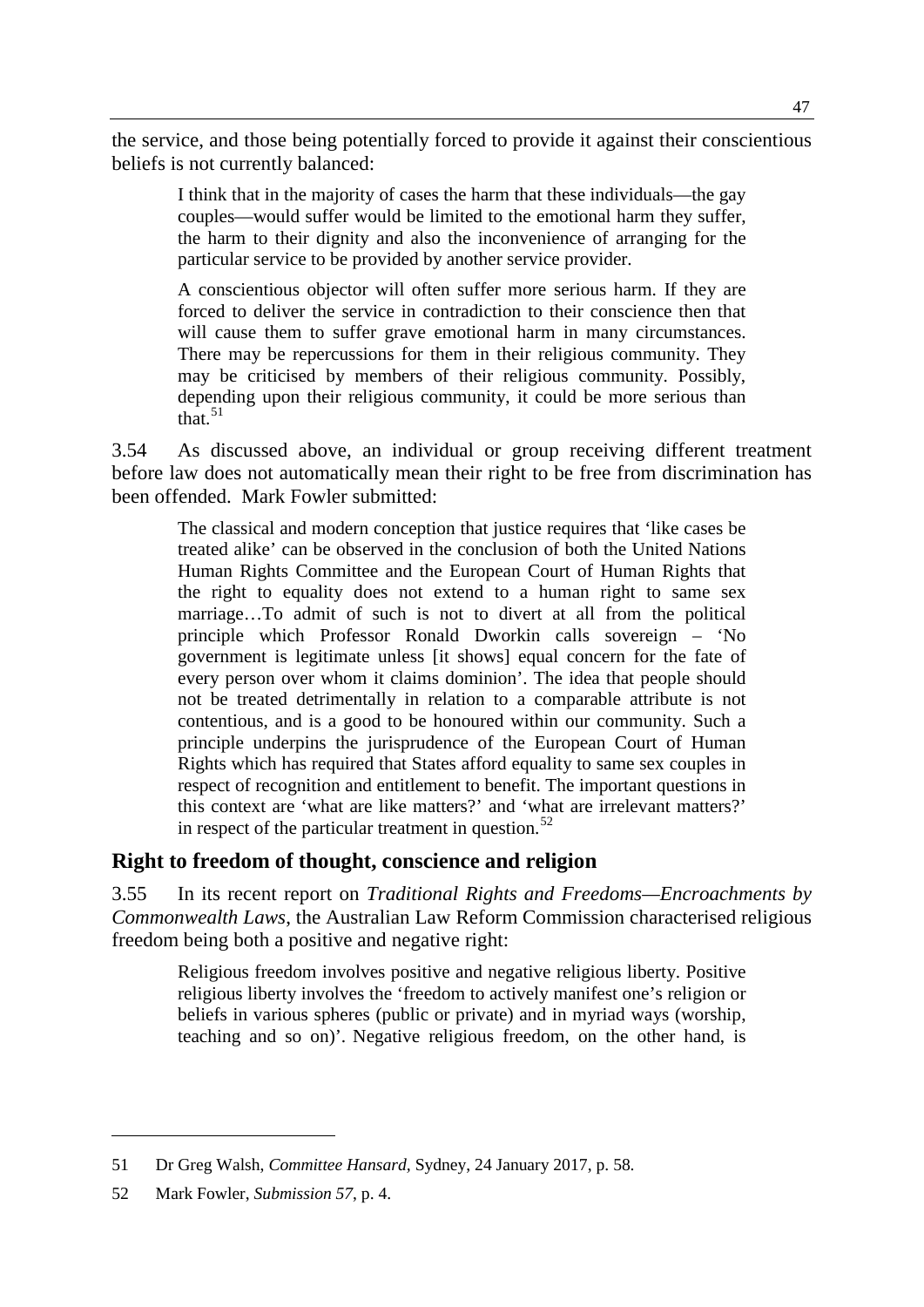freedom from coercion or discrimination on the grounds of religious or non-religious belief. $53$ 

3.56 Article 18 of the ICCPR protects the right to freedom of thought, conscience and religion. $54$  It provides:

- 1. Everyone shall have the right to freedom of thought, conscience and religion. This right shall include freedom to have or to adopt a religion or belief of his choice, and freedom, either individually or in community with others and in public or private, to manifest his religion or belief in worship, observance, practice and teaching.
- 2. …
- 3. Freedom to manifest one's religion or beliefs may be subject only to such limitations as are prescribed in law and are necessary to protect public safety, order, health, or morals or the fundamental rights and freedoms of others.

3.57 As was outlined by a number of submitters, there is a crucial distinction between the level of protection given to religious *belief* (which is absolute) as compared to the ability to *manifest* that belief (which can be limited, for example, when it infringes on the rights of others).

3.58 The right to freedom of thought, conscience and religion is not absolute. It has two broad facets: the right to have or to adopt a religion or belief; and the freedom to manifest one's religion or belief in worship, observance, practice and teaching. Article 18(3) states that this latter facet may be limited if prescribed in law and if necessary to protect, for example, the fundamental rights and freedoms of others.

3.59 The United Nations Economic and Social Council's Siracusa Principles on the Limitation and Derogation Provisions in the International Covenant on Civil and Political Rights set out the interpretive principles applicable to limitation provisions under the ICCPR. They provide that 'all limitation clauses shall be interpreted strictly and in favor of the rights at issue' and that:

Whenever a limitation is required in the terms of the Covenant to be "necessary," this term implies that the limitation:

- a) is based on one of the grounds justifying limitations recognized by the relevant article of the Covenant,
- b) responds to a pressing public or social need,
- c) pursues a legitimate aim, and
- d) is proportionate to that aim.'

<span id="page-13-0"></span><sup>53</sup> Australian Law Reform Commission, *Traditional Rights and Freedoms—Encroachments by Commonwealth Laws,* ALRC Report 129, December 2015, p. 132.

<span id="page-13-1"></span><sup>54</sup> United Nations General Assembly, *Universal Declaration of Human Rights*, 10 December 1948, 217A, Articles 2 and 18[, http://www.un.org/en/universal-declaration-human-rights/](http://www.un.org/en/universal-declaration-human-rights/) (accessed 9 February 2017).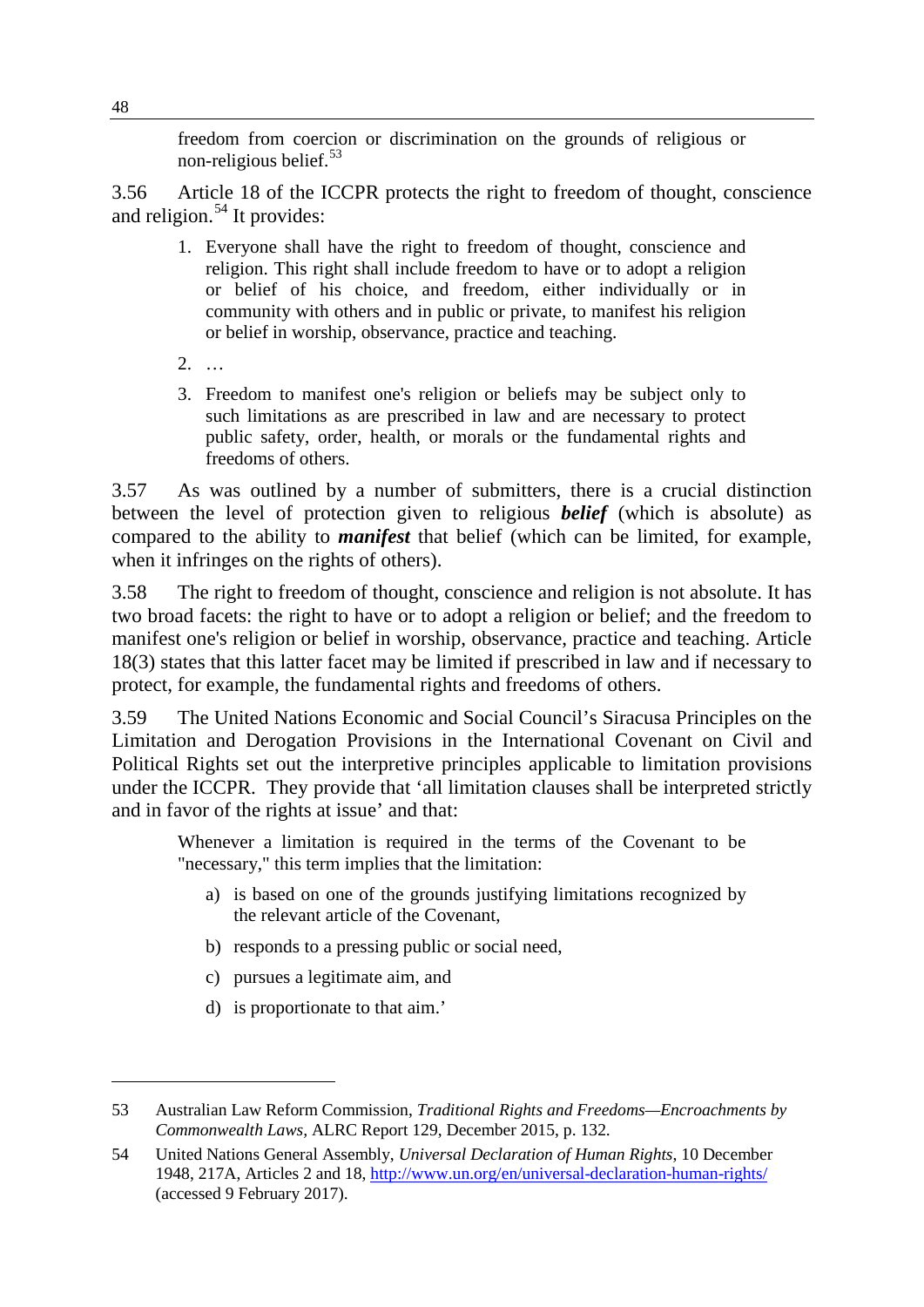They also state that 'in applying a limitation, a state shall use no more restrictive means than are required'.<sup>[55](#page-14-0)</sup>

3.60 The United Nations Human Rights Committee (UN HRC), which monitors implementation of the ICCPR, explained:

…States parties should proceed from the need to protect the rights guaranteed under the Covenant, including the right to equality and non-discrimination on all grounds specified in articles 2, 3 and 26. Limitations imposed must be established by law and must not be applied in a manner that would vitiate the rights guaranteed in article 18. The Committee observes that paragraph 3 of article 18 is to be strictly interpreted: restrictions are not allowed on grounds not specified there, even if they would be allowed as restrictions to other rights protected in the Covenant, such as national security.<sup>[56](#page-14-1)</sup>

3.61 The Human Rights Law Centre outlines how the limitations in Article 18(3) are required due to the unique nature of the right to freedom of religion:

...the limitations contained in Article 18 of the ICCPR exercise an important corrective function due to the potential for far-reaching freedom of religion to lead to suppression not merely of freedom of religion of others but to other rights as well. This is because of the inherently controversial nature of freedom of religion – the fact that most religious faiths believe their faith to represent the 'absolute truth' and thus reject the faiths of others.<sup>[57](#page-14-2)</sup>

3.62 A number of submissions outlined methodology and examples for the balancing of the two rights and examples from international jurisprudence of where the right to freedom of religion and the right to freedom from discrimination intersects. A key feature of where the dividing line should be struck, according to a number of submitters, is determined in reference to the closeness of the particular conduct to the observance, worship and practice of religion.

#### *Religion as an Exemption*

-

3.63 In response to the Terms of Reference, a large number of submitters and witnesses argued that the Exposure Draft Bill does not sufficiently protect the right to freedom of conscience and religion. For some, this is demonstrated by the treating this right as an exemption, thereby failing to recognise its status as a fundamental right. For example, the Anglican Church Diocese of Sydney submitted:

Instead of categorising religious freedom as an "exemption" to human rights, our legislative framework needs to recognise that Article 18 of the

<span id="page-14-0"></span><sup>55</sup> United Nations Commission on Human Rights, *The Siracusa Principles on the Limitation and Derogation Provisions in the International Covenant on Civil and Political Rights*, 28 September 1984, E/CN.4/1985/4, <http://www.refworld.org/docid/4672bc122.html> (accessed 15 February 2017).

<span id="page-14-1"></span><sup>56</sup> United Nations Human Rights Committee, *CCPR General Comment No. 22: Article 18 (Freedom of Thought, Conscience or Religion)*, CCPR/C/21/Rev.1/Add 4, 30 July 1993, para. 8,<http://www.refworld.org/docid/453883fb22.html> (accessed 9 February 2017).

<span id="page-14-2"></span><sup>57</sup> Human Rights Law Centre, *Submission 77*, p. 10.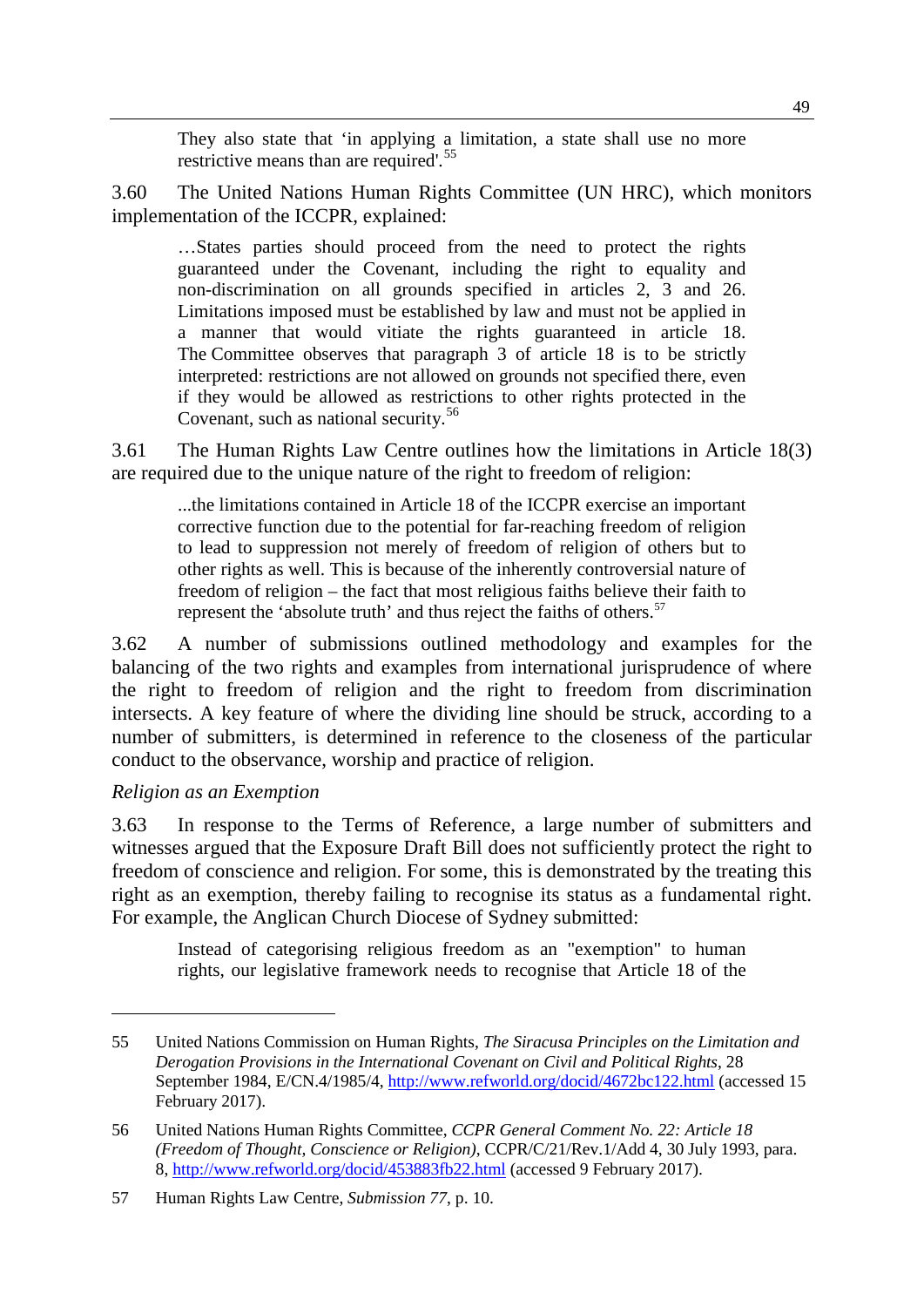ICCPR recognises a **right** to freedom of thought, conscience and religion, and that this right needs to be balanced against other rights also recognised in ICCPR, such as Article 26.[58](#page-15-0)

3.64 A number of submitters and witnesses argued that Australian law and the Exposure Draft Bill, does not sufficiently protect the right to freedom of conscience and religion. For some, there was a specific objection to dealing with freedom of religion by way of enacting exemption, and thereby failing to recognise its status as a fundamental right.

3.65 As noted in Chapter 1, the term exemption is not used in the Exposure Draft, but has developed as shorthand to describe the protection of religious organisations and individuals from claims under anti-discrimination law, which is the legal effect of key clauses in the Exposure Draft.

3.66 Associate Professor Neil Foster commented that anti-discrimination law recognises the need to protect religious freedom in laws that deal with differing social views on moral issues about sexual behaviour and orientation. Similar to that law, he suggested:

Rather than describing such provisions as "exemptions", with all the overtones of narrowness of reading that this implies, the better view is that these are best seen as "balancing clauses", which allow the balancing of important rights not to be subject to unjust discrimination, with the fundamental religious convictions of many persons and bodies in the community.[59](#page-15-1)

3.67 Marriage Alliance also objected to how the protections for religious freedom were framed:

We submit that religious freedom is a fundamental human right, that framing a debate in terms of exemptions misunderstands this fact...  $^{60}$  $^{60}$  $^{60}$ 

3.68 There was common ground between many groups on the need for positive protection for religious freedom. The Human Rights Law Centre and other organisations in support of same sex marriage recognised the need for Australian law to positively protect religious freedom.

Religious freedom should be protected in law. Indeed we are on record in a number of inquiries supporting the addition of religious belief to protections under federal anti-discrimination law.<sup>[61](#page-15-3)</sup>

<span id="page-15-0"></span><sup>58</sup> Anglican Church Diocese of Sydney, *Submission 18*, p. 6 (emphasis in original). Also see: Wilberforce Foundation, *Submission 7*, p. 3; Greek Orthodox Archdiocese of Australia and The Assembly of Canonical Orthodox Bishops of Oceania, *Submission 1*, Appendix A p. [1]; FamilyVoice Australia, *Submission 2*, p. 4.

<span id="page-15-1"></span><sup>59</sup> Associate Professor Neil Foster, *Submission 53*, p. 2.

<span id="page-15-2"></span><sup>60</sup> For example: Damian Wyld, Chief Executive Officer, Marriage Alliance, *Committee Hansard*, Canberra, 25 January 2017, p. 2.

<span id="page-15-3"></span><sup>61</sup> Anna Brown, Human Rights Law Centre, *Committee Hansard,* Canberra, 25 January 2017, p. 21.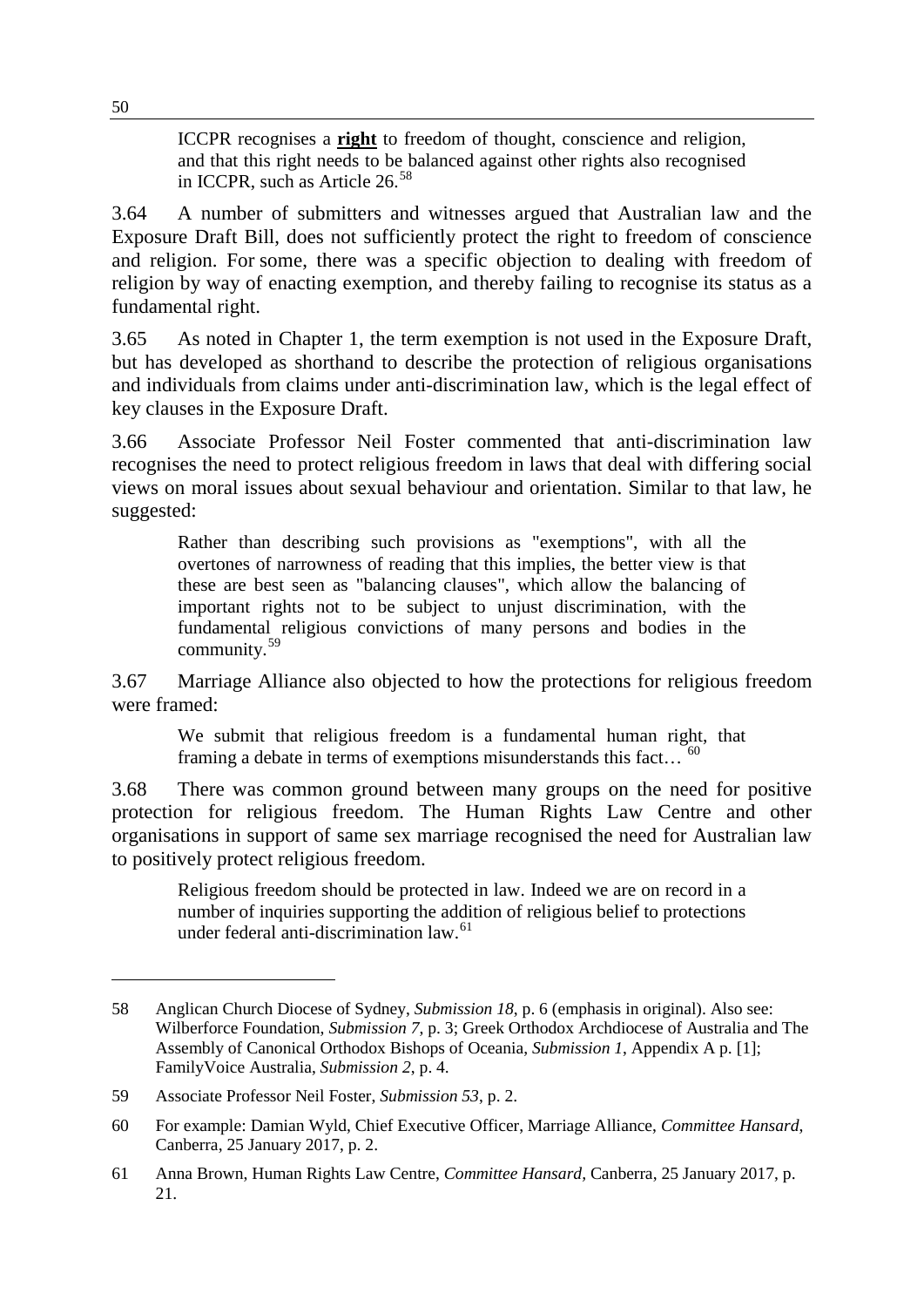# **A right to refuse on religious grounds, but only for same-sex marriages**

3.69 As discussed in Chapter 2 the provision that allows religious ministers to refuse to solemnise a same-sex marriage is broadly supported. However while the freedom of religion has long been balanced with freedom from discrimination, the proposed amendment to the Marriage Act only exempts religious ministers from marrying same-sex couples. The bill singles out same-sex couples while not making mention of divorced, inter-faith, non-religious or couples of a different religion (all of who can be excluded from a religious wedding due to certain religions prerequisites for marriage).

3.70 Some witnesses submitted that the wording of the exemption may raise an inconsistency with Article 7 of the Universal Declaration of Human Rights, which states that '[a]ll are equal before the law and are entitled without any discrimination to equal protection of the law',. The Committee notes however that the UDHR is not a treaty and does not create binding obligations on States. The UDHR has however given rise to applicable rights contained in the ICCPR and that the jurisprudence around those rights has been developed over time as outlined in this Report,

3.71 Article 18 of the Universal Declaration of Human Right outlines the right to 'to manifest his religion or belief in teaching, practice, worship and observance'.<sup>[62](#page-16-0)</sup> The freedom to publically observe ones religion is also maintained in Article 18(1) of the ICCPR, 'freedom, either individually or in community with others and in public or private, to manifest his religion or belief in worship, observance, practice and teaching.'[63](#page-16-1)

3.72 However, the freedom of religion must be considered in conjunction with Article 26 of the ICCPR:

All persons are equal before the law and are entitled without any discrimination to the equal protection of the law. In this respect, the law shall prohibit any discrimination and guarantee to all persons equal and effective protection against discrimination on any ground such as race, colour, sex, language, religion, political or other opinion, national or social origin, property, birth or other status.<sup>[64](#page-16-2)</sup>

3.73 As highlighted in para 3.52, when Article 26 conflicts with Article 18, there needs to be a way to ensure that harms are proportionate.

<span id="page-16-0"></span><sup>62</sup> United Nations General Assembly, *Universal Declaration of Human Rights*, 10 December 1948, 217A, Article 18,<http://www.un.org/en/universal-declaration-human-rights/> (accessed 9 February 2017).

<span id="page-16-1"></span><sup>63</sup> United Nations General Assembly, *Universal Declaration of Human Rights*, 10 December 1948, 217A, Article 18,<http://www.un.org/en/universal-declaration-human-rights/> (accessed 9 February 2017).

<span id="page-16-2"></span><sup>64</sup> United Nations General Assembly, *Universal Declaration of Human Rights*, 10 December 1948, 217A, Article 26,<http://www.un.org/en/universal-declaration-human-rights/> (accessed 9 February 2017).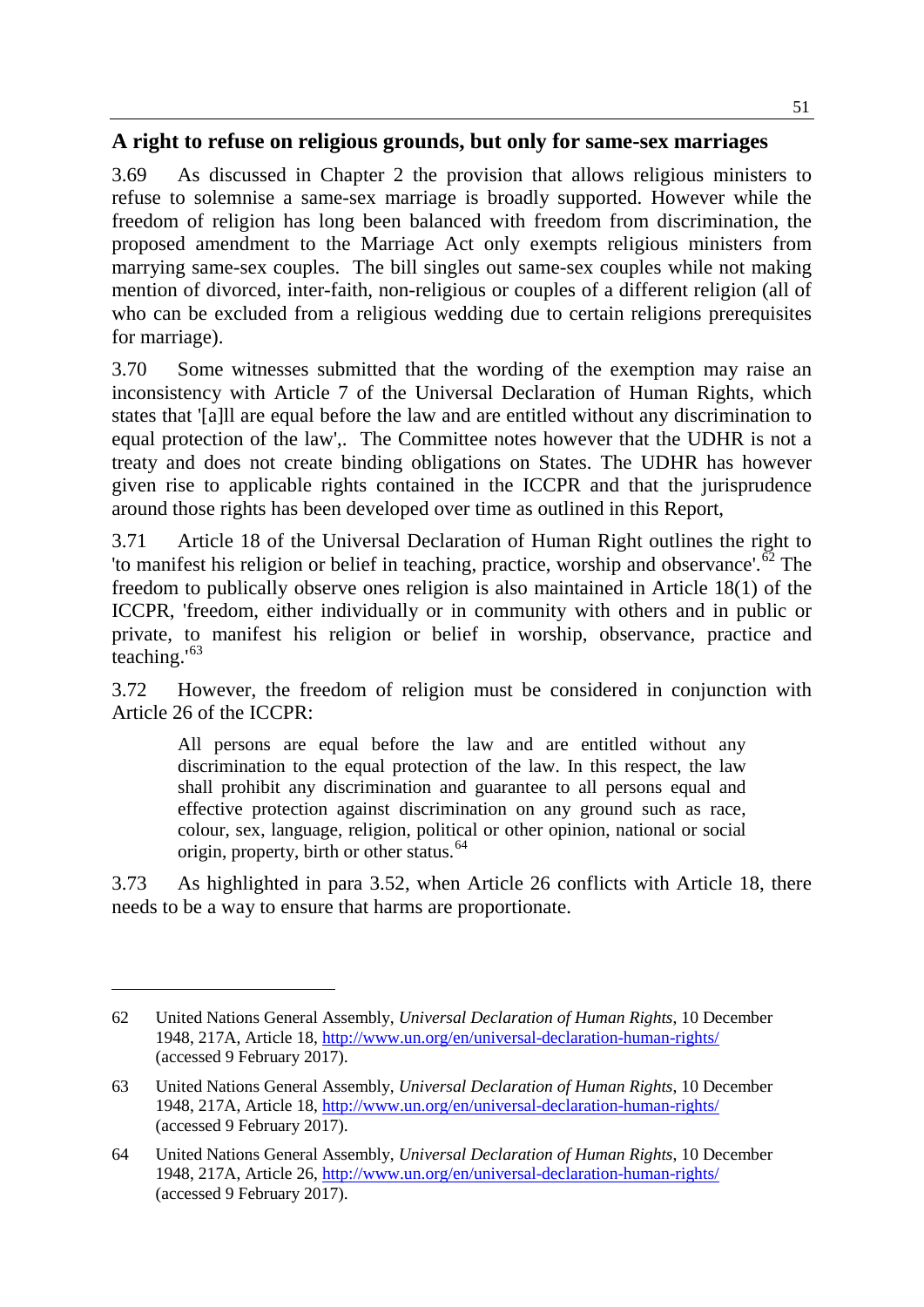3.74 Professor Patrick Parkinson and Mark Fowler noting that the religious freedom protection under Article 18 of the ICCPR can only be limited by other fundamental rights observed that the absence of a right to same sex marriage in international law has consequences for the ability to limit religious freedoms:

Since the right to marry a person of the same gender is not required by the ICCPR, and the principle of non-discrimination in Article 26 can be satisfied by providing equal rights other than the right to marry, the right to maintain religious beliefs and practices in relation to religious understandings of marriage is not limited by any right of a person to marry another person of the same gender.<sup>[65](#page-17-0)</sup>

#### 3.75 Mark Fowler submitted:

There is not an obligation for a state to impose that [same sex marriage], and they therefore conclude, both in the European context and the UN context, that the right to discrimination is not enlivened. That leads us to ask: where is the limiting right on religious freedom under article 18, and under article 9 of the European convention?<sup>[66](#page-17-1)</sup>

# **Goods and services**

-

3.76 Under the proposed section 47B, a religious body or religious organisation may refuse to make a facility available or may refuse to provide goods and services if the marriage is not the union of a man and a woman; and the refusal confirms to the doctrines tenets or beliefs of the religion, body or organisation or would injure the religious susceptibilities of adherents of the religion.

3.77 A number of submitters pointed to international human rights law jurisprudence providing guidance on the question of whether the provision of goods and services in a secular market place would attraction protection as the 'manifestation of religious belief'. In order to attract protection, there must be a close and direct nexus between the act and the underlying belief. For example, the Human Rights Law Centre submitted that:

Whether discrimination should be permitted requires careful assessment on a base by case basis. For example, it would be reasonable for a church hall used by a congregation for activities related to the practice and observance of their religion to not be made available to same-sex couples for their wedding (assuming the doctrines of that particular faith did not support same-sex marriage). It would be an entirely different proposition if a religious owned (but not branded) commercial convention centre or similar venue was to advertise its services generally to the market place and then seek to cancel a booking from a couple upon finding out that the couple were off the same sex.  $67$ 

<span id="page-17-0"></span><sup>65</sup> Professor Patrick Parkinson AM, *Submission 76*, Supplementary Submission, p. 7.

<span id="page-17-1"></span><sup>66</sup> Mark Fowler, *Committee Hansard,* Canberra, 25 January 2017, p. 17.

<span id="page-17-2"></span><sup>67</sup> Human Rights Law Centre, *Submission 77*, p. 25.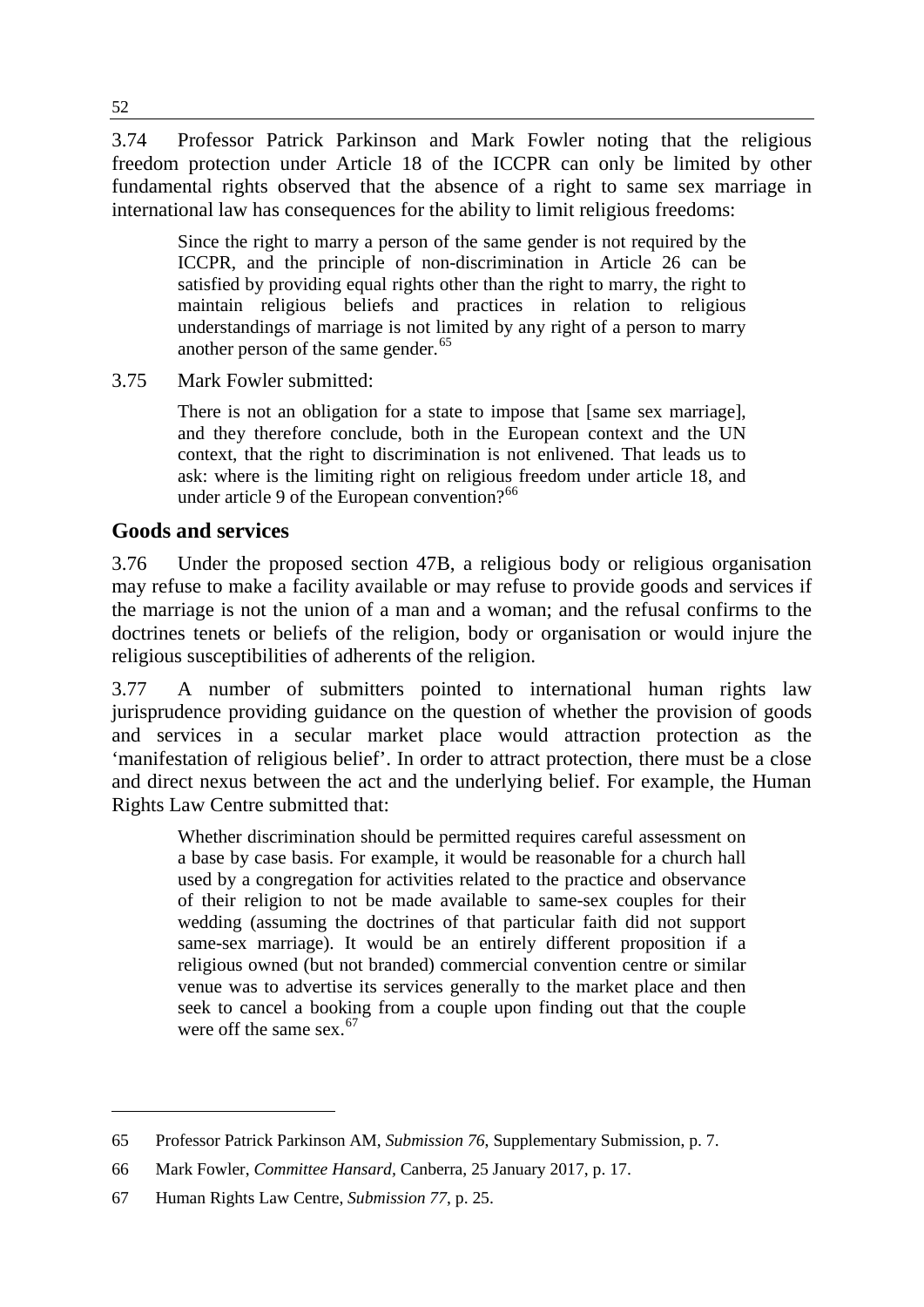3.78 However, it should be noted that the Australian Parliament has previously determined the ability of religious organisations to discriminate in the provision of goods and services (including hiring of facilities for weddings or marriage related services such as catering) to discriminate where this discrimination would accord with the doctrines, tenets or beliefs of their religious order or would be necessary to avoid injury to the susceptibilities of adherents to their religion.<sup>[68](#page-18-0)</sup> The amendments to the *Sex Discrimination Act 1984* (Cth) that enshrined this position were passed with support from the Labor Government and Coalition Opposition led by Tony Abbott.

3.79 Article 1 (2) of the International Covenant on Economic, Social and Cultural Rights provides the right to 'freely dispose of their natural wealth and resources without prejudice to any obligations arising out of international economic cooperation, based upon the principle of mutual benefit''. Some witnesses argued that the curtailing of a person's access to goods and services due to their sexual preferences would be inconsistent with this freedom in addition to the freedom of legal equality.

3.80 The committee notes however that as Article 1(2) protects the rights of people to dispose of their resources as they see fit, it would also support services suppliers refusing to supply services to people they do not wish to do so. In its historical context, the clause was a statement of sovereign states ability to control their own resources. The UNHRC in its Gen Comment 12 clarifies:

Paragraph 2 affirms a particular aspect of the economic content of the right of selfdetermination, namely the right of peoples, for their own ends, freely to "dispose of their natural wealth and resources without prejudice to any obligations arising out of international economic cooperation, based upon the principle of mutual benefit, and international law. In no case may a people be deprived of its own means of subsistence". This right entails corresponding duties for all States and the international community. States should indicate any factors or difficulties which prevent the free disposal of their natural wealth and resources contrary to the provisions of this paragraph and to what extent that affects the enjoyment of other rights set forth in the Covenant.<sup>69</sup>

3.81 For this reason, the *SDA* was pointed to by a number of submitters as an appropriate standard to be adopted in relation to this reform. For example, the Law Council submitted that the protections afforded to religious bodies and organisations in section 37 of the Sex Discrimination Act are sufficient to protect religious freedom, and render the proposed section 47B unnecessary. Moreover, they are also of the view that in the absence of a definition for religious bodies and organisations, the inclusion of this clause would cause 'unnecessary complexity and uncertainty'.<sup>[70](#page-18-2)</sup> A

<span id="page-18-0"></span><sup>68</sup> Section 37 of the *Sex Discrimination Act 1984* (Cth).

<span id="page-18-1"></span><sup>69</sup> United Nations Human Rights Committee (HRC), *CCPR General Comment No. 12: Article 1 (Right to Self-determination), The Right to Self-determination of Peoples*, 13 March 1984, <http://www.refworld.org/docid/453883f822.html> (accessed 15 February 2017).

<span id="page-18-2"></span><sup>70</sup> Law Council of Australia, *Submission 74,* p. 13.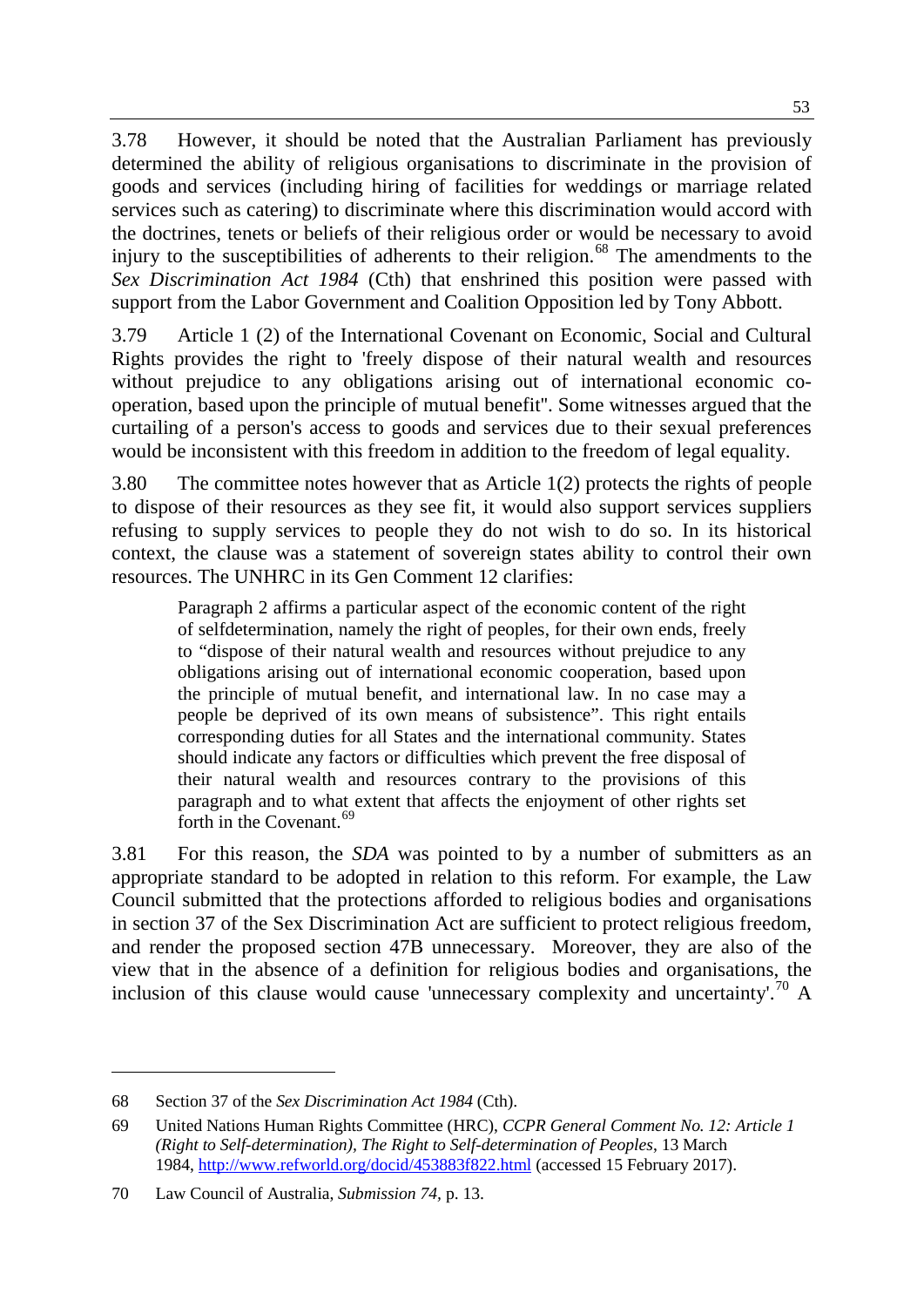number of other submitters with legal and human rights expertise shared this position. $71$ 

3.82 Equal Voices were also about the types of organisations that would be covered, and also what types of goods and services:

Such a broad scope may include not only organisations which have the express purpose of advancing religious practice, such as churches, but those operating to provide services to the public, services which the public should feel reasonably entitled to access.

…

'Purposes reasonably incidental to' is not defined in the Exposure Draft. The common dictionary definition of 'incidental to' is 'liable to happen as a consequence of'. The inclusion of these 'incidental purposes' gives vast scope for the refusal of basic goods and services.<sup>[72](#page-19-1)</sup>

3.83 In contrast, the Wilberforce Foundation were of the view that the inclusion of section 47B was a legitimate protection for religious organisations:

...when it is considered that facilities like church halls etc are built and maintained by the money, time and labour of the adherents of the faith. It would be a violation of conscience to coerce such premises to be used or a purpose contrary to the doctrines of the faith, the maintenance and advancement of which has motivated people to help with the creation of such facilities. Similar reasons support the freedom extending to the provision of goods and services. They are provided to further the faith and adherents should not be compelled to provide those good or services contrary to the faith. $^{73}$  $^{73}$  $^{73}$ 

3.84 Equal Opportunity Tasmania point out that the freedom to refuse to provide facilities, or goods and services 'gives rise to extremely complex legal and religious questions'. Their submission cited the *Cobaw v Christian youth Camps* case in Victoria which ruled on the limitations of an organisation to refuse to provide services on religious grounds:

This is a matter given significant attention in *Cobaw v Christian Youth Camps* in which Hampel J turned her mind to whether the services provided by the Christian Brethren in camping and conference facilities could be properly construed as services avowedly religious in character or whether their purpose was primarily secular or commercial.

In her reasoning, Hampel J examined issues regarding the nature of the service provided by the organisation and whether there was a tangible or explicit religious content associated with the services provided. In the case of Christian Youth Camps, Her Honour concluded that the purposes of the organisation were not 'directly and immediately religious' and that

<span id="page-19-0"></span><sup>71</sup> Human Rights Law Centre, *Submission* 77; Australian Human Rights Commission, *Submission 72*; and, Australian Marriage Equality and Australians 4 Equality, *Submission 66*.

<span id="page-19-1"></span><sup>72</sup> Equal Voices, *Submission 45,* p. 5.

<span id="page-19-2"></span><sup>73</sup> Wilberforce Foundation, *Submission 7*, p. 2.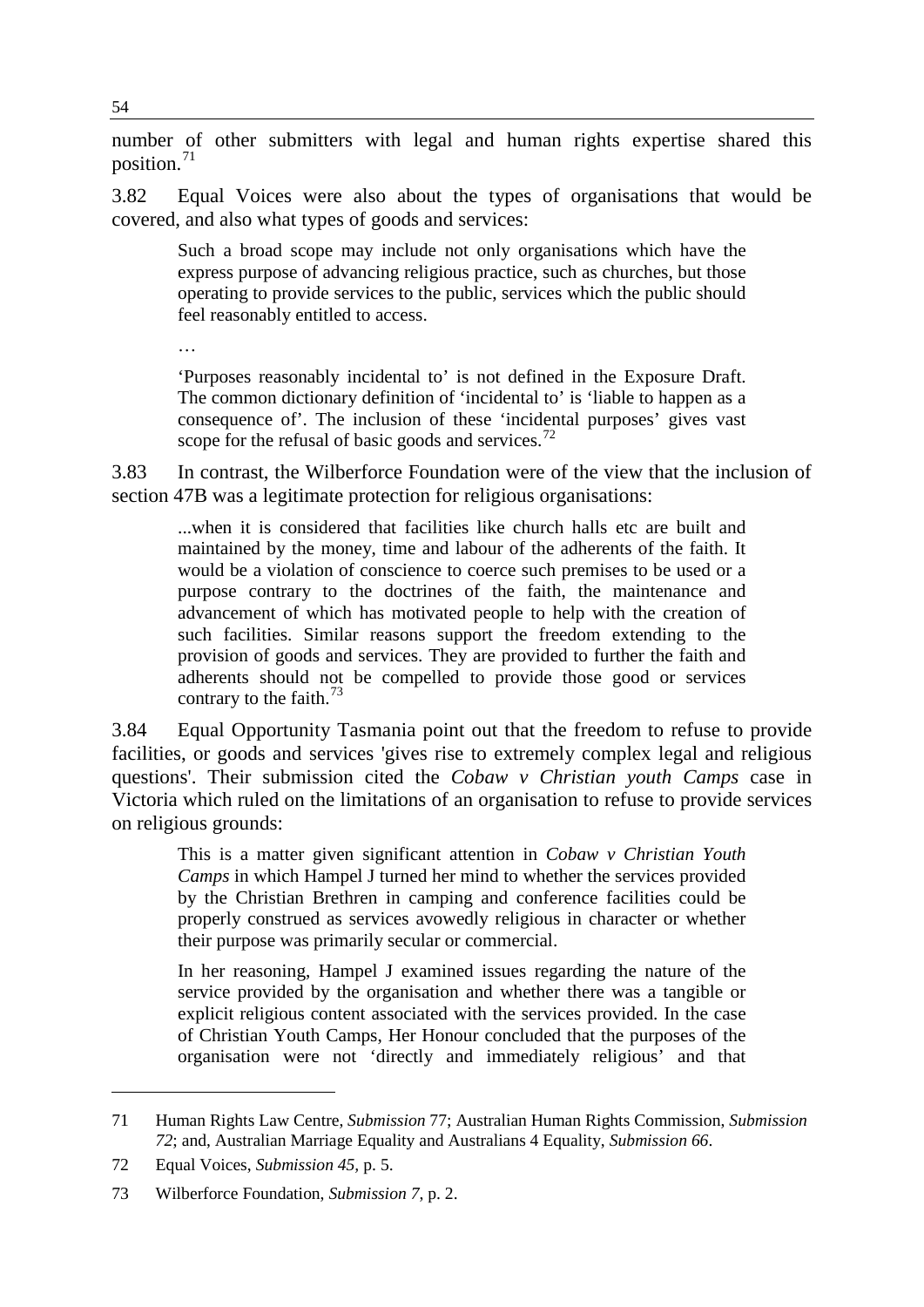although there was a connection with a church or denomination this was not sufficient for the Christian Youth Camps to claim the benefit of exception from liability for conduct that was otherwise discriminatory.<sup>[74](#page-20-0)</sup>

3.85 This view was partially supported by the Anglican Church Diocese of Sydney who agreed that only those services 'intrinsic' to the ceremony who should be protected should they wish not to participate in a same-sex wedding:

It is where the personal services are on site or the artistic contribution is intrinsic to the wedding itself. The closer that nexus the more important it is to give people the option to not be forced to participate against their conscience.[75](#page-20-1)

3.86 Bishop Comensoli expanded on this definition by suggesting three words to describe applicable goods or services:

…what is intrinsic to, directly associated with and intimately involved. The taxi driver driving somebody to a wedding? No.<sup>76</sup>

3.87 Australians For Equality and Australian Marriage Equality raised the potential for significant detriment or disadvantage for same-sex couples, depending on the definition given to religious body or organisation. It would be undesirable, for example, if a service provider or venue with no religious presence or 'branding' was to avail themselves of an exemption. This would have the potential to cause distress, embarrassment and disadvantage for same-sex couples that might have booked or purchased facilities or services not realising that the entity was religious in origin.<sup>[77](#page-20-3)</sup>

3.88 The committee heard of concerns on whether the current balance between anti-discrimination law and the freedom to exercise other rights is appropriate. Attention was drawn to cases such as Ashers Bakery in Northern Ireland<sup>[78](#page-20-4)</sup> where a small business was ruled to have discriminated on the basis of a protected attribute. The ruling illustrates that in some cases anti-discrimination law can be exercised to the detriment of other fundamental rights.

## *Committee view*

-

3.89 The committee notes that Commonwealth law already allows organisations established for religious purposes to discriminate in the delivery of goods and services, including marriage related services and the hiring of facilities, where this discrimination accords with religious doctrine, tenets or beliefs or is necessary to avoid injury to the susceptibilities of adherents to their religion. However the

<span id="page-20-0"></span><sup>74</sup> Equal Opportunity Tasmania, *Submission 32*, pp. 15–16.

<span id="page-20-1"></span><sup>75</sup> Bishop Stead, Anglican Church Diocese of Sydney, *Committee Hansard,* Sydney, 24 January 2017, p. 12.

<span id="page-20-2"></span><sup>76</sup> Bishop Comensoli, Australian Catholics Bishops Conference, *Committee Hansard*, Sydney, 24 January 2017, p. 12.

<span id="page-20-3"></span><sup>77</sup> Australians For Equality and Australian Marriage Equality, *Joint Submission 66,* p. 20.

<span id="page-20-4"></span><sup>78</sup> *Lee v Ashers Baking Co Ltd* [2015] NICty 2 (19 May 2015).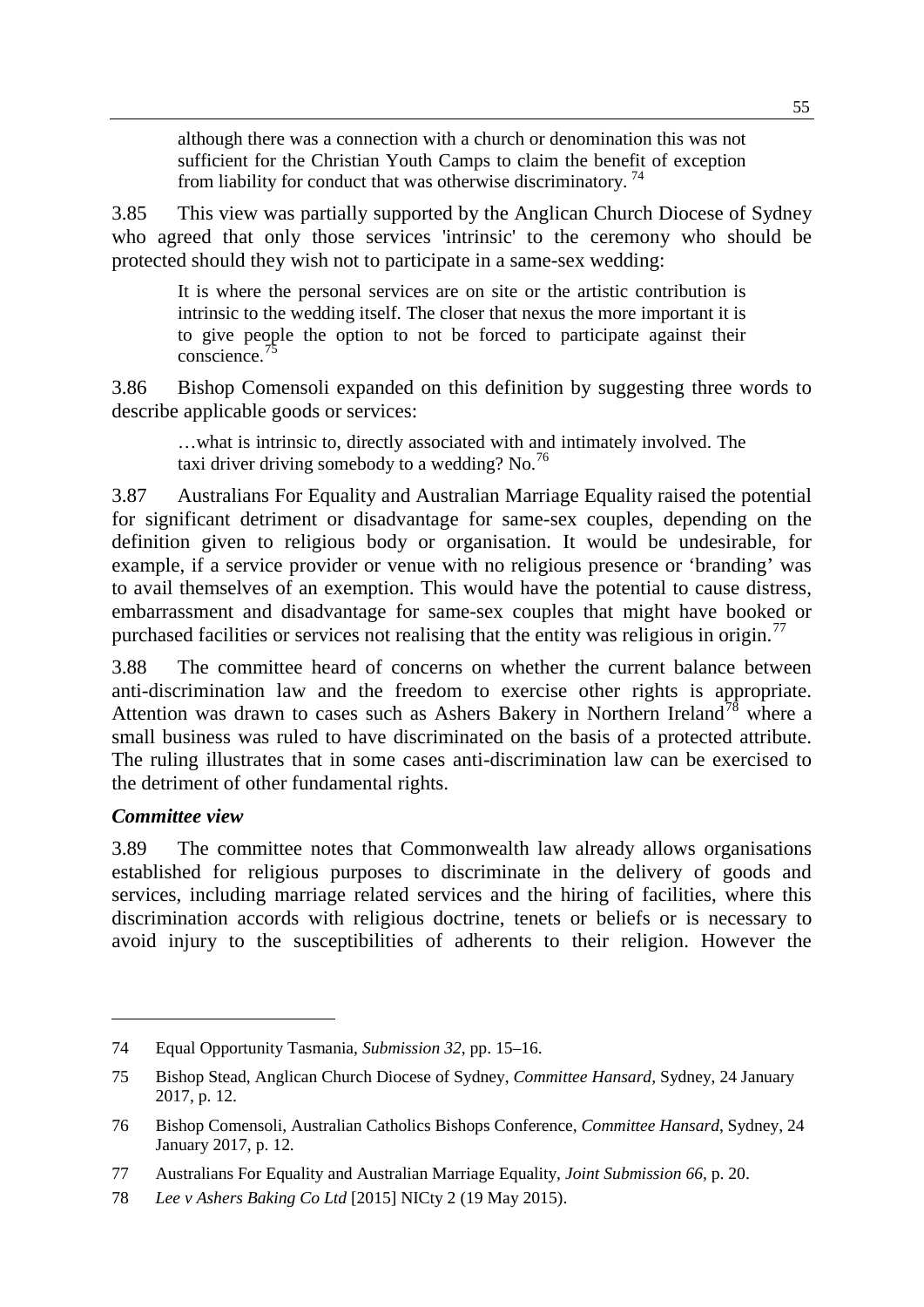committee also notes that Australia's obligations under international human rights law apply to individuals as well as groups.

# *Individuals providing facilities, goods and services*

3.90 Several submitters and witnesses referred to international and domestic experience where individuals have been sued for refusing to provide facilities, goods and/or services for a same-sex marriage.<sup>[79](#page-21-0)</sup>

3.91 A number of participants noted that paragraph 37(1)(d) of the Sex Discrimination Act exempts only religious bodies from the protections against discrimination contained in Divisions 1 and 2 of Part II of the Sex Discrimination Act:

(d) any other act or practice of a body established for religious purposes, being an act or practice that conforms to the doctrines, tenets or beliefs of that religion or is necessary to avoid injury to the religious susceptibilities of adherents of that religion.

3.92 The Attorney-General's Department and the Australian Human Rights Commission pointed out that proposed new section 47B also applies only to religious bodies, meaning that there is no protection in Australian law for individuals who might not wish to provide commercial goods and services for same-sex weddings.<sup>[80](#page-21-1)</sup>

3.93 Laura Sweeney, Specialist LGBTI Adviser from the Australian Human Rights Commission, said:

The exemption as proposed in the exposure draft is…limited to…bodies established for religious purposes, religious bodies or religious organisations so there is no sense in which, at least on our understanding without the explanatory memorandum, the proposed exemption in the exposure draft would be [broadened] to a baker, for example.<sup>[81](#page-21-2)</sup>

3.94 The Human Rights Commissioner expressed the need for caution before considering the extension of these exemptions to individuals providing a commercial service:

…Australian law for many years has not allowed you to undertake what is unlawful discrimination. The current exposure draft bill reflects that, and we support that. If what you are saying is that there may be new areas that are not currently set out in the exposure draft bill where unlawful

<span id="page-21-0"></span><sup>79</sup> For example: Institute for Civil Society, *Submission 62*, p. 4; Associate Professor Neil Foster, *Submission 53*, p. 5; FamilyVoice Australia, *Submission 2*, pp. 7–10.

<span id="page-21-1"></span><sup>80</sup> Andrew Walter, Assistant Secretary, Civil Law Unit, Attorney-General's Department, *Committee Hansard*, Canberra, 25 January 2017, p. 38; Ed Santow, Human Rights Commissioner, Australian Human Rights Commission, *Committee Hansard*, Sydney, 24 January 2017, p. 37.

<span id="page-21-2"></span><sup>81</sup> Laura Sweeney, Specialist LGBTI Adviser, Australian Human Rights Commission, *Committee Hansard*, Sydney, 24 January 2017, p. 37. Also see: Andrew Walter, Assistant Secretary, Civil Law Unit, Attorney-General's Department, *Committee Hansard*, Canberra, 25 January 2017, p. 38.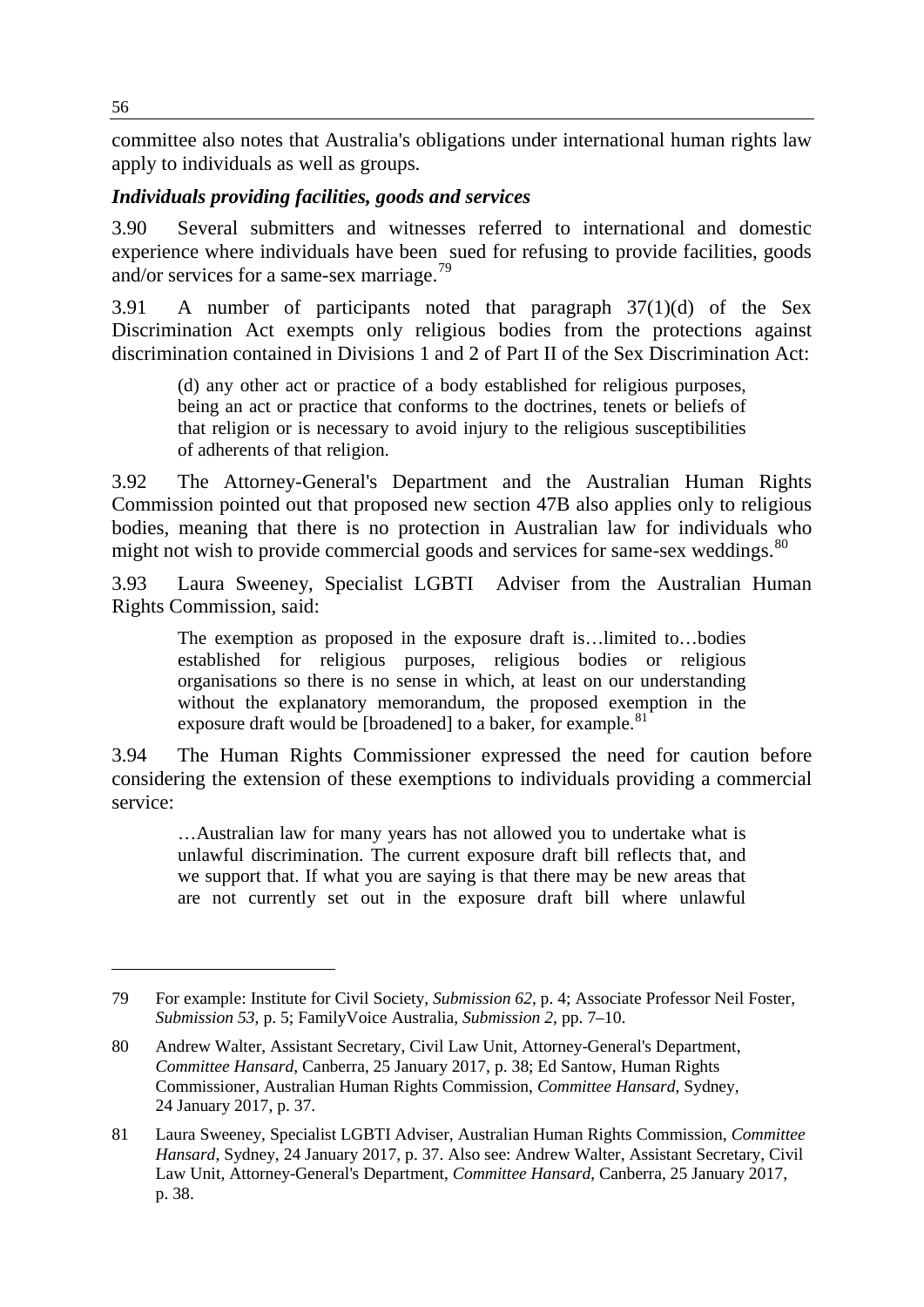discrimination would no longer be unlawful, we would need to look at those very carefully and we would be very, very wary of them.<sup>[82](#page-22-0)</sup>

#### 3.95 Professor Nicholas Aroney and Dr Joel Harrison took a contrary view:

While religious bodies and religious organisations are protected in the Draft Bill in relation to the making available of facilities and the provision of goods and services, this protection does not extend to individuals. There is no reason in principle why the protection should be limited in this way. Individuals should enjoy the same protections as religious bodies and organisations in this respect. The only requirement should be that a decision not to make facilities available or to refuse to provide goods and services is sincerely motivated by the religious beliefs or convictions of the individual or individuals involved. …

there is a real risk that organisations formed for purposes that are not primarily religious, but are still deeply motivated by religious beliefs or convictions, will not be protected. Just because a corporation is formed, for example, for the purpose of providing welfare or educational services, or even for making a commercial profit, does not necessarily mean that its actions cannot be sincerely motivated by religious beliefs or convictions. The recent Hobby Lobby case in the United States illustrates how this can be the case…

Sincerely motivated decisions by individuals and groups to act or not act in certain ways do not necessarily cease to be acts of religious conscience simply because they occur in a commercial setting. As the High Court of Australia recognised in Commissioner of Taxation v Word Investments (2008) 236 CLR 204, extensive engagement in commercial activities and charitable status on religious grounds are not mutually exclusive categories.<sup>[83](#page-22-1)</sup>

3.96 The Committee notes that a number of submissions have suggested how this purpose could be achieved with minor amendments to the Exposure Draft.<sup>[84](#page-22-2)</sup>

#### *Committee view*

-

3.97 The vast majority of contributors supported the right for religious ministers to refuse to solemnise a same-sex marriage. However there were questions why this applies only to same-sex marriages and not other aspects of religious doctrine, tenets or belief. Submitters suggested that the explicit insertion for same-sex marriages effectively limits the current freedom for religious ministers not to solemnise any marriage on religious grounds should they wish to do so. While noting the Attorney General's Department's reasoning about the risks of the exemption being applied to other protected attributes under anti-discrimination law, perhaps a better option should

<span id="page-22-0"></span><sup>82</sup> Ed Santow, Human Rights Commissioner, Australian Human Rights Commission, *Committee Hansard*, Sydney, 24 January 2017, p. 37.

<span id="page-22-1"></span><sup>83</sup> Professor Nicholas Aroney and Dr Joel Harrison, *Submission 152*, p. 5.

<span id="page-22-2"></span><sup>84</sup> Human Rights Law Centre, *Submission* 77 and, Australian Human Rights Commission, *Submission 72*.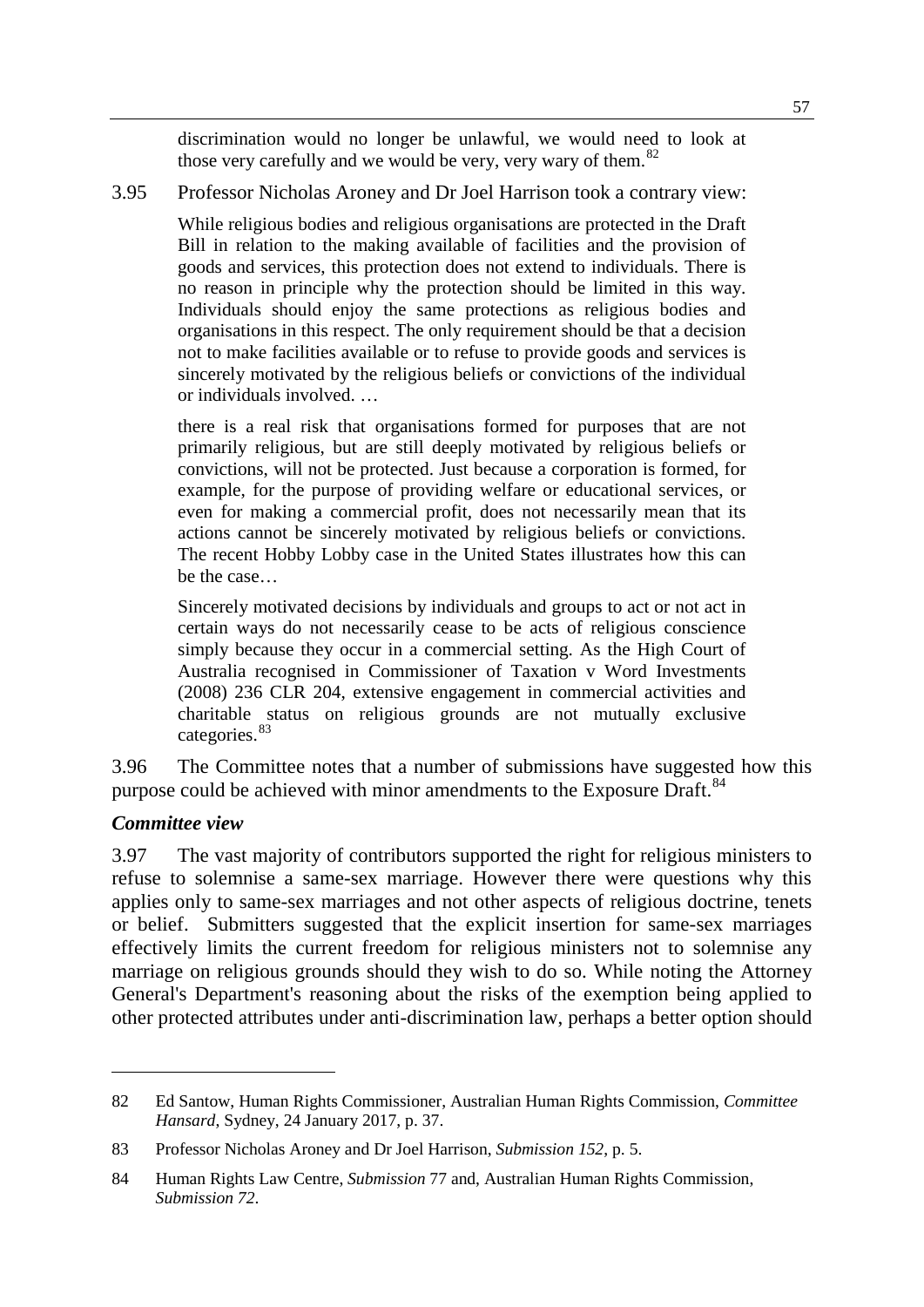be found without limiting the freedom of religious ministers and singling out samesex couples.

3.98 While the evidence received accepts that existing law allows religious organisations to discriminate against same-sex couples in the provision of goods and services, the terms religious body or religious organisation need to be clearly defined. The connection between the organisation and the goods and services being provided may need to be articulated to determine if commercial companies owned by religious organisations are exempt from providing services.

3.99 The ICCPR, the traveaux préparatoires, the Siracusa Principles and General Comment 18 together require that there are circumstances where broader considerations can be taken into account. Whether this principle could be applied to achieve an appropriate balance of rights is worthy of further consideration.

3.100 Some committee members were of the view that Australian discrimination law already resolves questions of competing rights in the context of commercial goods and services and these laws have operated without significant controversy for a number of years.

# **A right to refuse on the grounds of a conscientious belief**

3.101 Section 47A of the Exposure Draft Bill introduces the right of celebrants to refuse to solemnise a same-sex marriage based on 'conscientious or religious belief'. Under the current Marriage Act, celebrants do not appear to have the right to refuse to marry a person based on such beliefs. Although there was some express support for proposed new subsection 47A(1) (see chapter two), some submitters argued that proposed new paragraph 47A(1)(b) is too broad. Submitters expressed concern that this would lead to discrimination, contrary to Article 26 of the ICCPR, and undermined established principles of Australian anti-discrimination law.

3.102 In General Comment 22 on Article 18, the UN HRC states that the freedom to manifest religion or conscientious belief may be exercised:

…"either individually or in community with others and in public or private". The freedom to manifest religion or belief in worship, observance, practice and teaching encompasses a broad range of acts. The concept of worship extends to ritual and ceremonial acts giving direct expression to belief, as well as various practices integral to such acts, including the building of places of worship, the use of ritual formulae and objects, the display of symbols, and the observance of holidays and days of rest.<sup>85</sup>

3.103 The Human Rights Law Centre agreed that religious freedom is both individual and collective in nature, but that it must be connected to the religion:

<span id="page-23-0"></span><sup>85</sup> United Nations Human Rights Committee, *CCPR General Comment No. 22: Article 18 (Freedom of Thought, Conscience or Religion)*, 30 July 1993, CCPR/C/21/Rev.1/Add.4, para 4, <http://www.refworld.org/docid/453883fb22.html> (accessed 9 February 2017).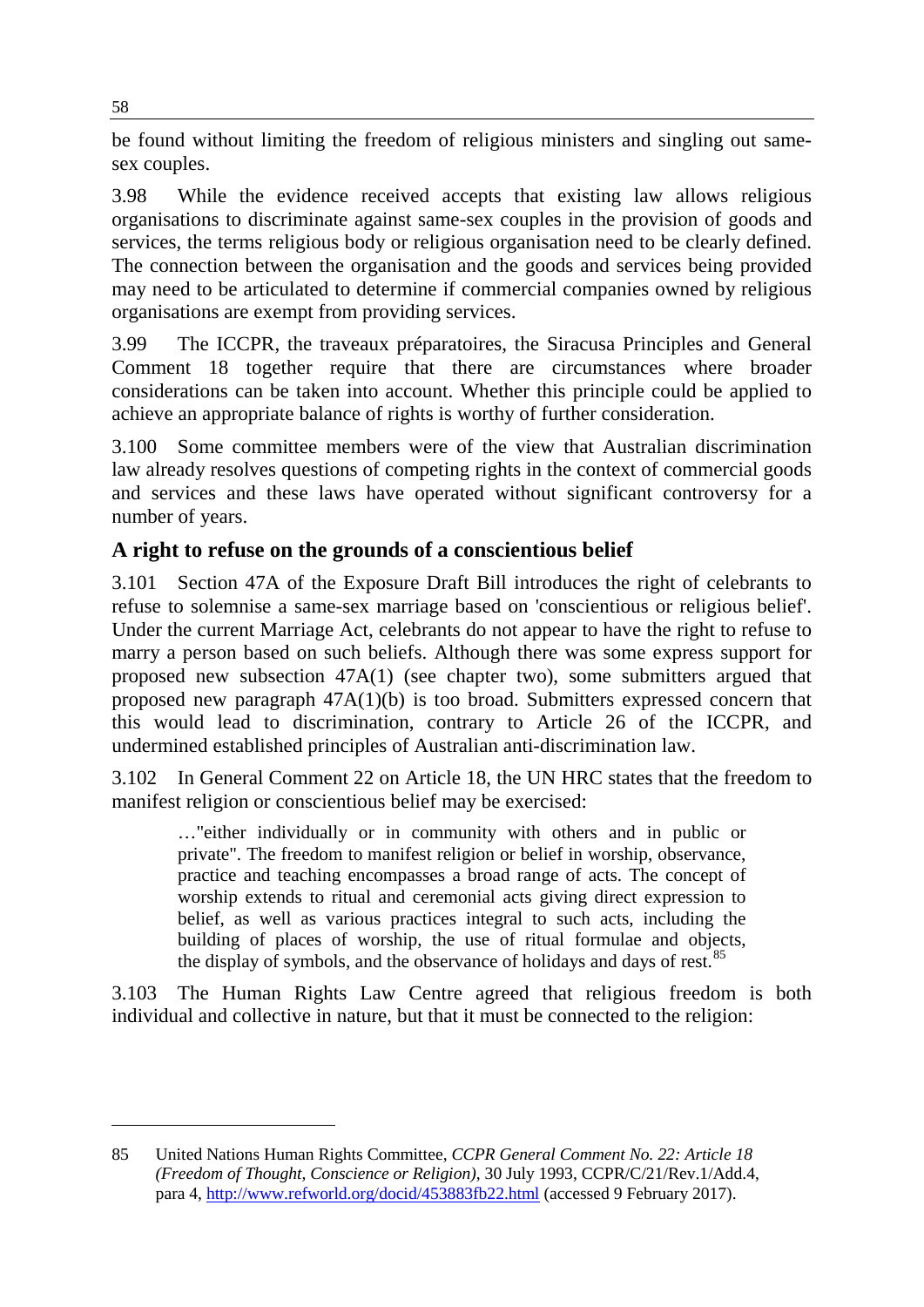…an individual right, but the right is based on religious belief that is linked back to a particular religious order or religious denomination.<sup>[86](#page-24-0)</sup>

3.104 Contributors agreed that this was a complex area of law to expand into. The Anti-discrimination Board of New South Wales described the problem of expanding the freedom to manifest a belief beyond religion:

Where you have established doctrine of a church or tenets of belief you can point to that and say: 'This is what the cannon law says,' or 'This is what the doctrines, as pronounced, guide us towards how we live our lives.' Where you talk about individual or conscientious belief that becomes an individual exercise. People's individual beliefs can change. They can be informed by events. They can be informed by debate. So it will become an individual view at a particular time, in a particular set of circumstances.<sup>[87](#page-24-1)</sup>

3.105 The Castan Centre for Human Rights Law submitted that domestic or international law provides little guidance as to the meaning of the term 'conscientious belief':

As far as we can tell, the term is unique…With no discourse in international or domestic law to look to for an understanding of the parameters, this term creates uncertainty and potential to be widely construed. This could have the effect of unjustly increasing the instances of discrimination against LGBTIQ couples.<sup>[88](#page-24-2)</sup>

3.106 The Victorian Government pointed out that if civil celebrants were able to refuse to solemnise a same-sex marriage, Australia would be unique amongst comparable countries:

It is notable that in the comparable jurisdictions of New Zealand, the United Kingdom and Canada, civic marriage celebrants do not have the ability to refuse to solemnise marriages that are not between a man and a woman.<sup>[89](#page-24-3)</sup>

3.107 Others noted that the proposed ground for exemption would be in excess of the grounds provided for in paragraph 37(1)(d) of the Sex Discrimination Act, as well as state and territory equal opportunity and anti-discrimination laws. For example, the AHRC submitted:

Permitting a celebrant to discriminate on the basis of conscience, as distinct from their religious beliefs, exceeds the exemptions contained in the Sex Discrimination Act and all state and territory anti-discrimination and equal opportunity laws, which include exemptions for discrimination on the basis of the doctrines, tenets or beliefs of a religion or to avoid injury to the

<span id="page-24-0"></span><sup>86</sup> Anna Brown, Human Rights Law Centre, *Committee Hansard*, Canberra, 25 January 2017, p. 32.

<span id="page-24-1"></span><sup>87</sup> Elizabeth Wing, Anti-discrimination Board of New South Wales, *Committee Hansard*, Sydney, 24 January 2017, p. 18.

<span id="page-24-2"></span><sup>88</sup> Castan Centre for Human Rights Law, *Submission 63*, p. 3.

<span id="page-24-3"></span><sup>89</sup> Victorian Government, *Submission 212,* p. 5.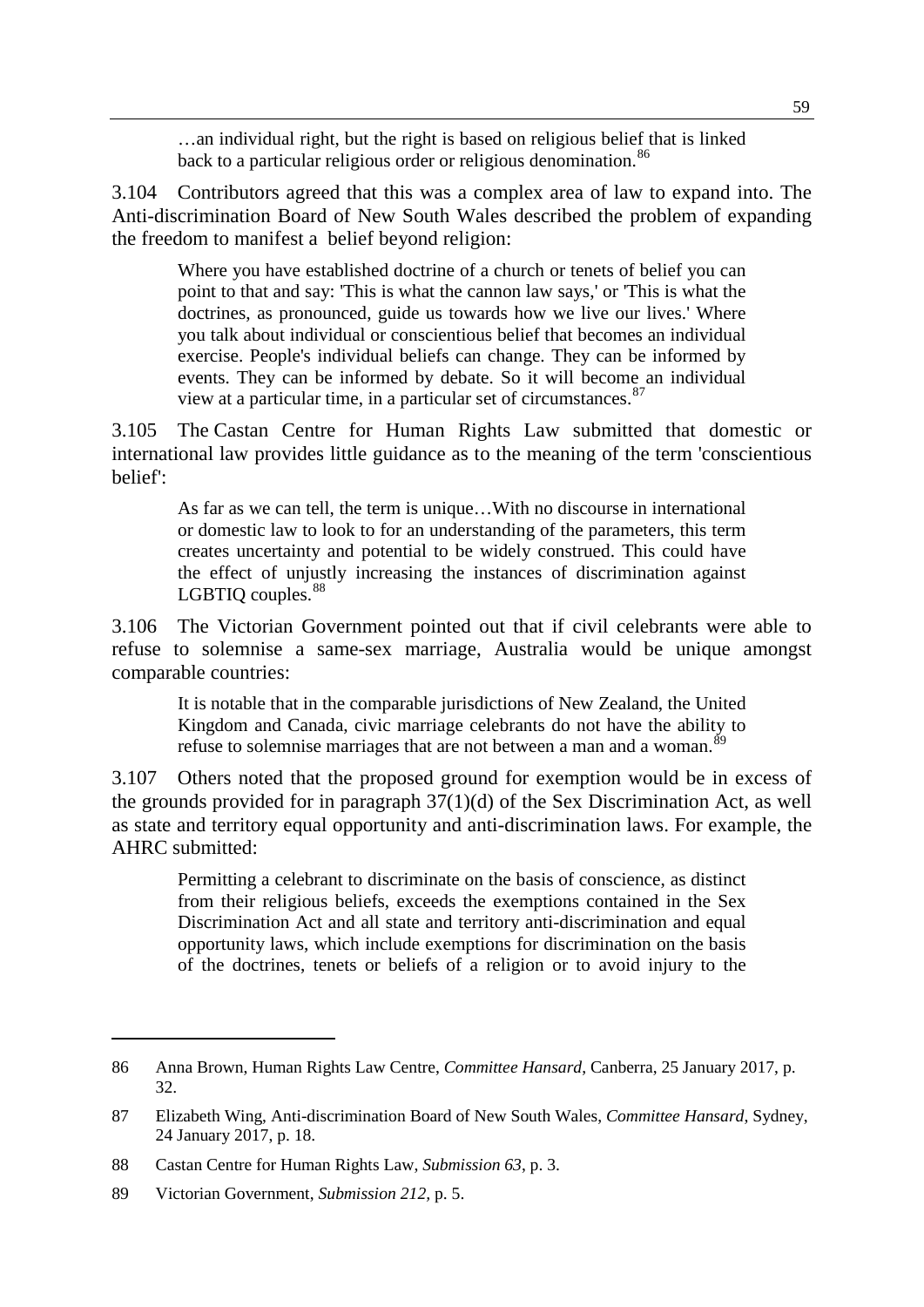religious susceptibilities of adherents of the religion, but not on the basis of 'conscientious belief'. [90](#page-25-0)

3.108 Article 18 protects individual conscience separate from religious conviction. General Comment 22 provides:

The Committee draws the attention of States parties to the fact that the freedom of thought and the freedom of conscience are protected equally with the freedom of religion and belief.<sup>[91](#page-25-1)</sup>

3.109 Mark Fowler drew the Committee's attention to the Siracusa Principles, which state that 'in applying a limitation, a state shall use no more restrictive means than are required'. He argued that in the case of civil celebrants a proportionate treatment that would balance their rights against countervailing rights would take into account means by which both rights can be preserved. He asked whether it might be 'possible to have on the register a demarcation of those persons who are willing to offer services to same-sex attracted persons in the context of marriage celebration' as a means to acquit Australia's obligations to undertake such a balancing exercise.<sup>[92](#page-25-2)</sup>

3.110 The Australian Human Rights Centre were wary of the implications of allowing civil celebrants the right to refuse to solemnise a same-sex marriage:

The idea that a personal moral view could be used to treat someone unfairly because of a particular attribute strikes at the very heart of the rationale for our discrimination laws to begin with, which is all about ensuring equal treatment regardless of particular personal attributes. Introducing a justification for discrimination on the basis of a personal moral view is giving a blank cheque to discriminate.  $93$ 

#### *Celebrants as public servants*

-

3.111 The role of celebrants as providers of a public service was also raised by numerous submitters. As those administering civil marriage under civil law, it was thought by many submitters that it would be inappropriate to allow civil celebrants to refuse to perform a same-sex marriage once it was provided for under civil law.

3.112 In line with the view that freedom of thought, conscience and religion applies equally to individuals as well as organisations, Professor Neil Foster was supportive of celebrants having protection in the Bill, and also suggested a protection for other public servants:

<span id="page-25-0"></span><sup>90</sup> Australian Human Rights Commission, *Submission 72*, p. 21.

<span id="page-25-1"></span><sup>91</sup> United Nations General Assembly, *Universal Declaration of Human Rights*, 10 December 1948, 217A, Article 18,<http://www.un.org/en/universal-declaration-human-rights/> (accessed 9 February 2017).

<span id="page-25-2"></span><sup>92</sup> Mark Fowler, *Committee Hansard*, Canberra, 25 January 2017, p. 20.

<span id="page-25-3"></span><sup>93</sup> Anna Brown, Australian Human Rights Centre, *Committee Hansard*, Canberra, 25 January 2017, p. 23.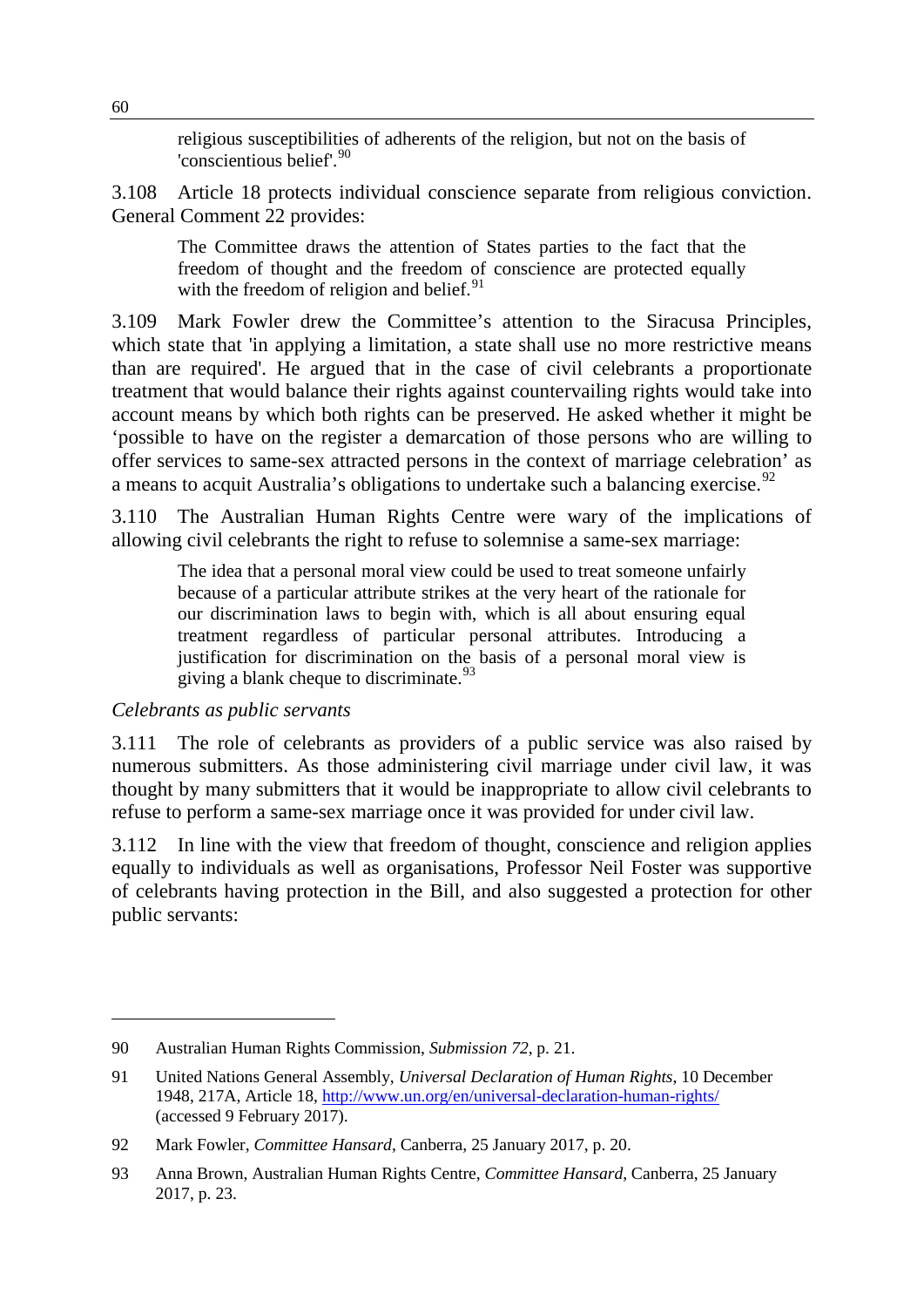I…support the conscientious refusal clause for private celebrants. Private celebrants, as I have said previously, do not lose their rights of religious freedom when they start their business…

I also, though, think that the bill does not go far enough…I think protection is needed for Public Service registry offices. I think rostering arrangements and other things can be made so that people will not be inconvenienced if a right is given to public service registry officers.  $94$ 

3.113 Professor Nicholas Aroney and Dr Joel Harrison supported this view:

While ministers of religion and marriage celebrants are protected in the Draft Bill, marriage registry officials, who are authorised to solemnise marriages under s 39 of the Marriage Act, are not protected. Protecting registry officials in addition to ministers of religion and marriage celebrants is necessary to meet the kinds of problems that arose, for example, in the Ladele case in the United Kingdom and the Davis case in the United States. This protection should be available provided there is a reasonably available alternative in the circumstances of any particular case.

3.114 In contrast, Dr Dane who was appearing with Just.Equal said that the results of the survey she carried out the view of the majority of respondents was:

…if you are working as a public servant, you need to fulfil that role. If you do not want to do that, then you need to find some other form of employment.<sup>[95](#page-26-1)</sup>

3.115 Similarly, the Uniting Church LGBTIQ Network submitted that they did not support protection for anyone other than a religious minister:

[W]e do not support extending exemptions beyond religious officiants. The role of civil celebrants provides a particular alternative to religious marriage. There is no justification, in terms of religious freedom, to allow specific discrimination against a particular group of Australian citizens.<sup>[96](#page-26-2)</sup>

3.116 The AHRC and many others also contributed on this point:

Marriage under the Marriage Act is not inherently religious in nature; it is a civil process that confers a legal status on the parties to it. In performing marriages, marriage celebrants are solely performing the role of the state in solemnising marriages.<sup>[97](#page-26-3)</sup>

<span id="page-26-0"></span><sup>94</sup> Associate Professor Neil Foster, *Committee Hansard,* Sydney, 24 January 2017, pp. 48–49.

<span id="page-26-1"></span><sup>95</sup> Sharon Dane, *Committee Hansard*, Sydney, 24 January 2017, p. 24.

<span id="page-26-2"></span><sup>96</sup> Uniting Church LGBTIQ Network, *Committee Hansard*, Melbourne, 23 January 2017, p. 13.

<span id="page-26-3"></span><sup>97</sup> Australian Human Rights Commission, *Submission 72*, p. 20. Also see: Jamie Gardiner, Member of LIVout, Law Institute of Victoria, *Committee Hansard*, Melbourne, 23 January 2017, p. 6; Equal Opportunity Tasmania, *Submission 32*, p. 13; Transgender Victoria, *Submission 5*, p. 1; Ms Shelley Argent OAM, PFLAG, *Submission 3*, p. 1; ACT Government, *Submission 19*, p. [3]; Just.Equal, *Submission 59*, p. [2]; Rainbow Families Victoria, *Submission 65*, p. 3.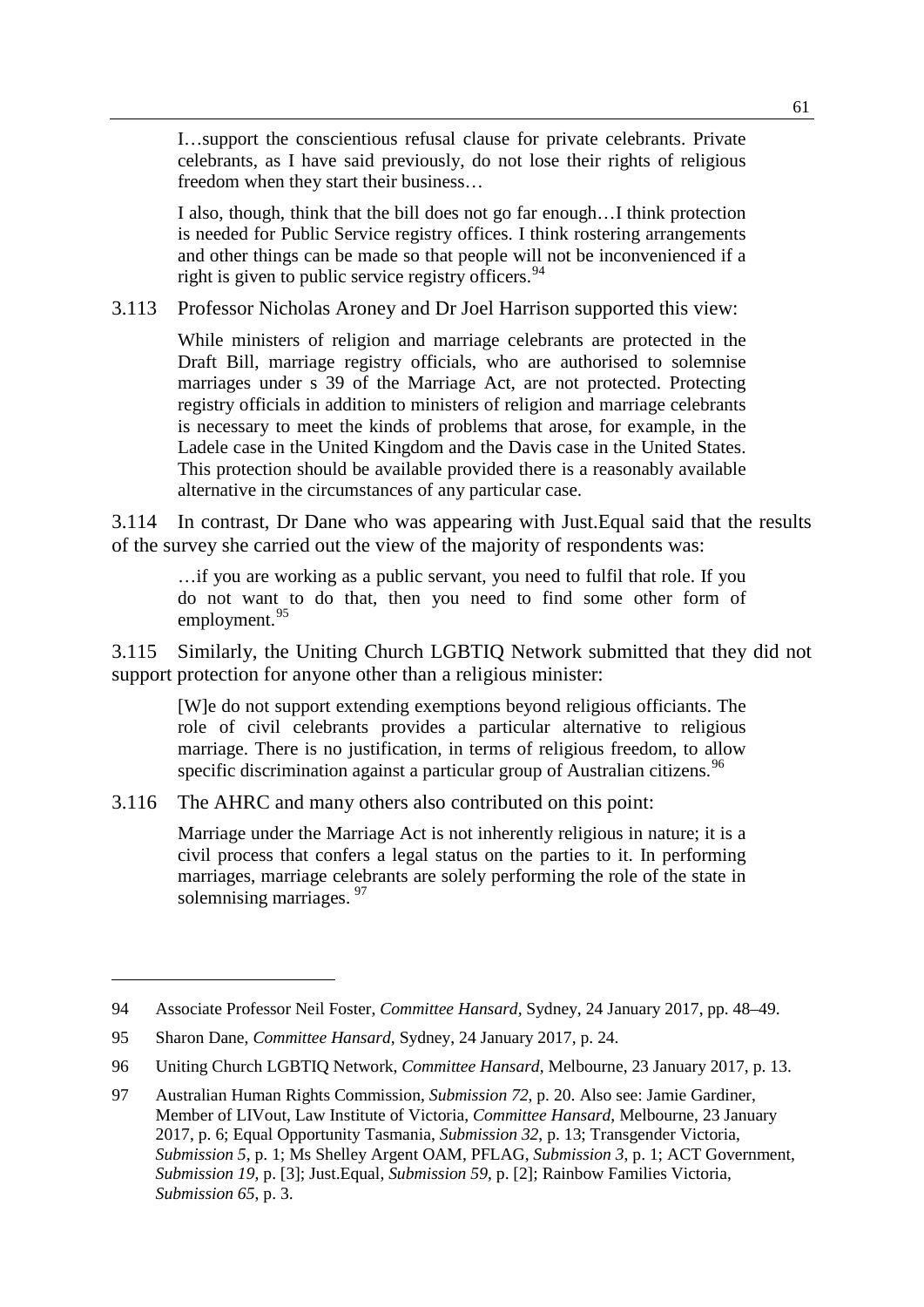3.117 A related aspect raised by submitters is whether religious ministers can act in accordance with their own belief, which may contrast with the tenets and doctrines of their religious denomination. As noted by the Wilberforce Foundation, individual conscience might not always conform to a particular religion:

As the Canadian Supreme Court has recognized an individual's right to religious freedom does not necessitate an inquiry into whether their "beliefs are objectively recognized as valid by other members of the same religion, nor is such as inquiry appropriate for courts to make". In an Australian context, *Christian Youth Camps and Anor v Cobaw Community Health Services Ltd and Ors* demonstrates the accuracy of the Canadian Supreme Court's observation as courts are not well equipped to decide on doctrines which are part of a religion's beliefs or not, particularly where, in some cases, denominations have not spelled out their beliefs.<sup>[98](#page-27-0)</sup>

3.118 This is somewhat addressed in General Comment 22 on Article 18 the UN HRC discusses the fact that every individual person has the right to that freedom of conscience and the manifestation of that, which goes beyond formalised religions:

The terms "belief" and "religion" are to be broadly construed. Article 18 is not limited in its application to traditional religions or to religions and beliefs with institutional characteristics or practices analogous to those of traditional religions. The Committee therefore views with concern any tendency to discriminate against any religion or belief for any reason, including the fact that they are newly established, or represent religious minorities that may be the subject of hostility on the part of a predominant religious community.<sup>[99](#page-27-1)</sup>

#### *Committee view*

-

3.119 The evidence presented was generally in favour of the right for ministers to refuse to solemnise a marriage on religious grounds. However extending this right to civil celebrants on religious grounds proved more controversial. Extending the right to either ministers of religion or civil celebrants to conscientious grounds met with even stronger resistance from submitters, given the lack of precedent under Australian law and the risks presented.

3.120 The committee is guided by the limited usage of conscientious belief in Australian law today and notes that to allow conscientious belief to be used to allow discrimination against a class of persons would be unprecedented under Australian law. The Committee would be disinclined to disturb decades of anti-discrimination law and practice in Australia. Overall, the weight of evidence received in this inquiry

Note that the secular nature of a marriage solemnised by a civil celebrant has been judicially considered internationally: Law Council of Australia, *Submission 74*, pp. 9–10.

<span id="page-27-0"></span><sup>98</sup> Wilberforce Foundation, *Submission 7*, pp. 1–2. Also see: Mark Fowler, *Submission 57*, pp. 12– 13.

<span id="page-27-1"></span><sup>99</sup> United Nations Human Rights Committee, *CCPR General Comment No. 22: Article 18 (Freedom of Thought, Conscience or Religion)*, 30 July 1993, CCPR/C/21/Rev.1/Add.4, para 2, <http://www.refworld.org/docid/453883fb22.html> (accessed 9 February 2017).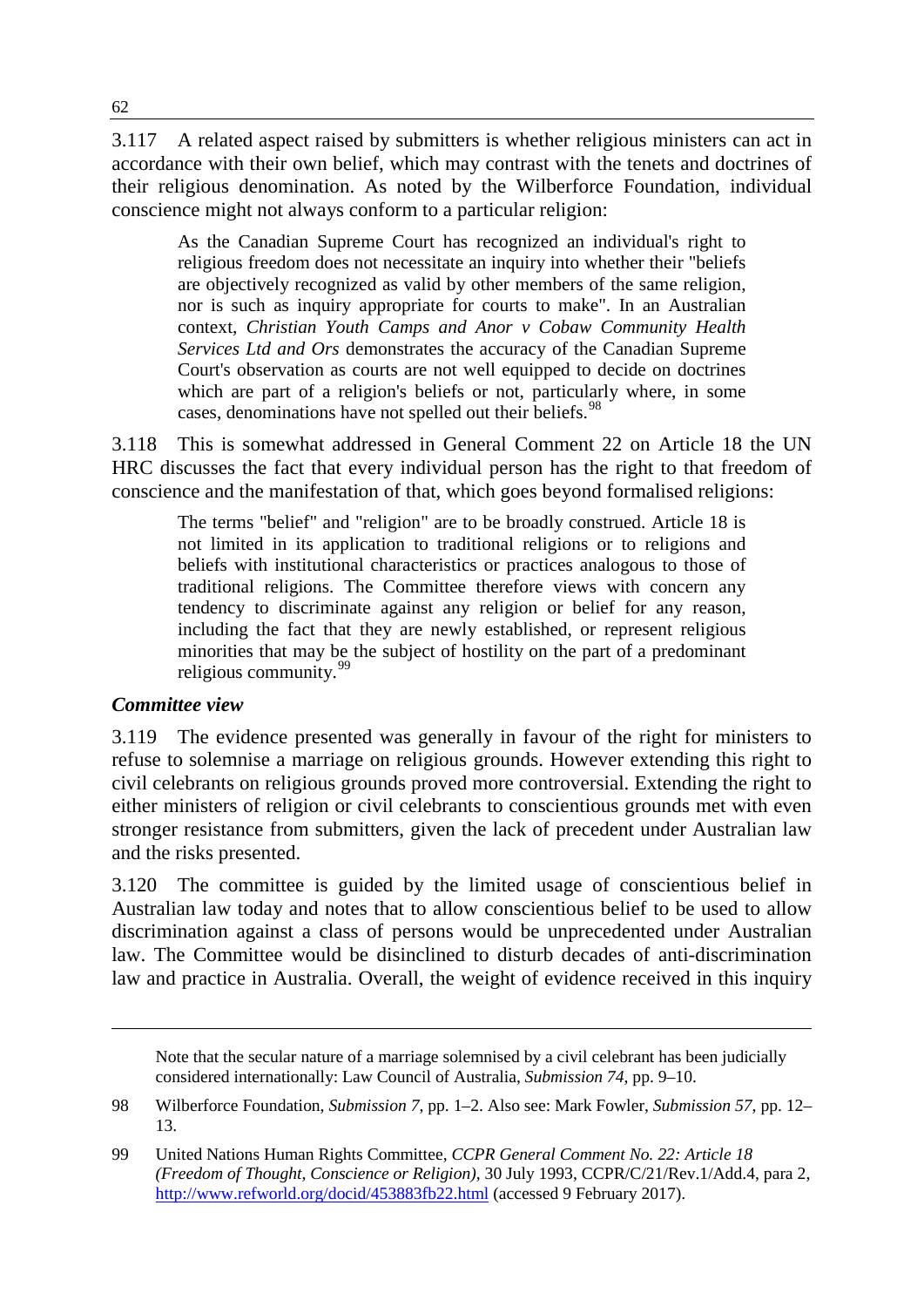suggests there are philosophical questions that go to the very definition of religion, marriage, and a democratic society that require full consideration.

3.121 In human rights law, the freedom to thought or conscience, or to have a religion or belief are protected unconditionally, but the manifestation of religion or belief are subject to some limitations under the ICCPR. Extending protections in the context of same-sex marriage on conscientious grounds introduces the complex question of whether the manifestation of a non-religious conscientious belief has the same level of protection as religious belief under international human rights law in this specific area.

3.122 General Comment 22 makes the specific point that equal protection is afforded to conscience, and as such any attempt to differentiate on the rights of an individual based on conscience vs religion may be contested (noting that as far as the committee is aware, this has been considered in the courts, to date. However the weight of evidence received in this inquiry suggests there are schools of thought that go to the very definition of religion, marriage, and a democratic society that require full consideration.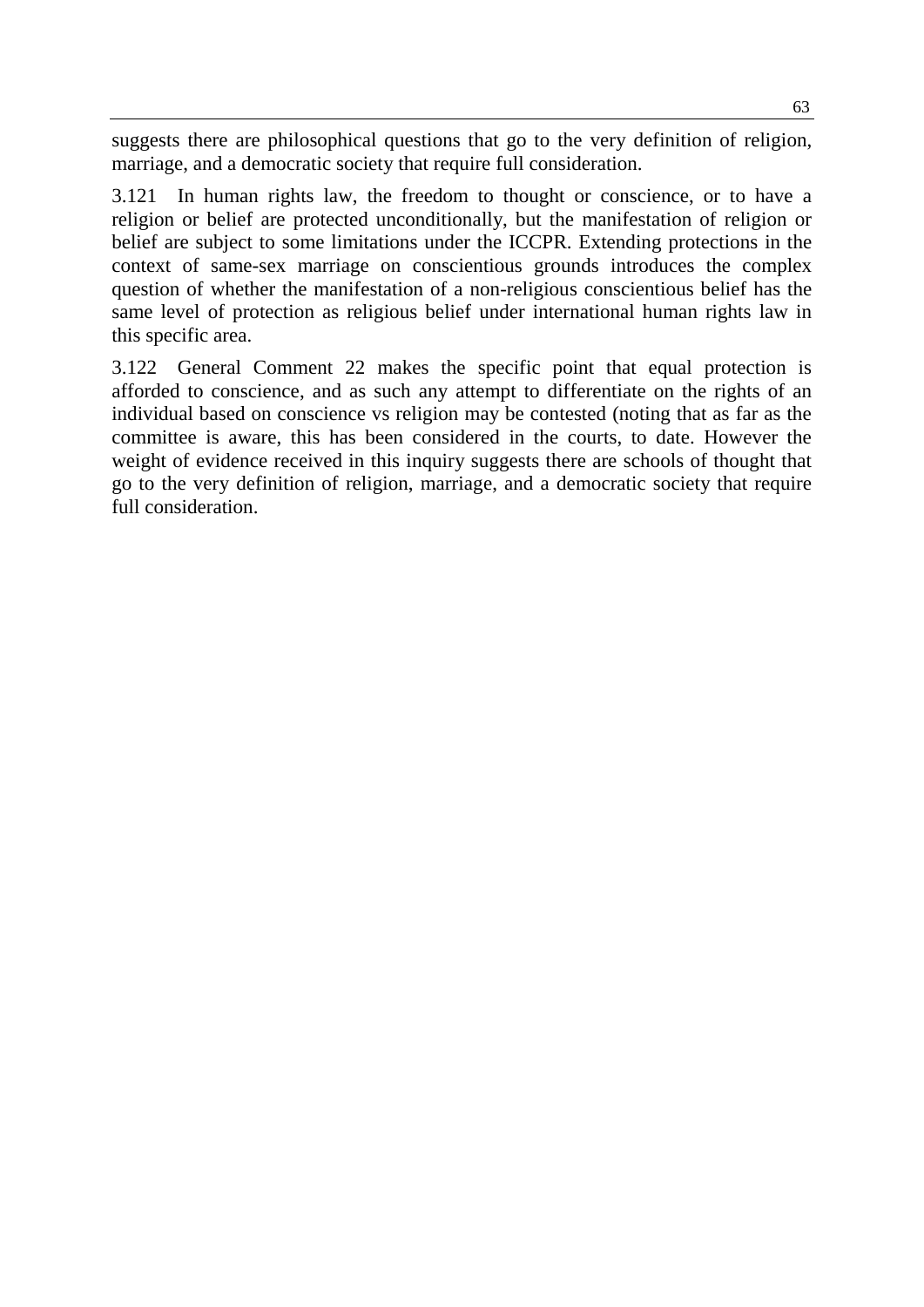# **A broader protection of the right to freedom of conscience and religion**

3.123 Several submitters and witnesses referred to experience internationally and in Australia, where the same-sex marriage debate and/or the legalisation of same-sex marriage has led to adverse action against individuals who hold and manifest the religious or conscientious belief that marriage is between a man and a woman.<sup>[100](#page-29-0)</sup>

3.124 The cases cited most often involved individuals employed by the State and/or small businesses in the wedding industry. Associate Professor Foster submitted:

Many of the cases overseas have involved businesses who were perfectly happy to serve gay customers generally. But when it comes to a specific ceremony, the sole aim of which is to celebrate and rejoice over the entry into a long-lasting same sex relationship, which is contrary to the moral teaching of most mainstream religious groups: then these people have simply wanted to be able to politely decline to be dragooned into providing their support. $101$ 

3.125 Associate Professor Foster submitted that such experience has resulted in a perceived threat to freedom of speech:

…especially so since litigation against the Roman Catholic Archbishop of Hobart, claiming that material he had issued to Roman Catholic schools on the traditional Roman Catholic views on sexual behaviour, had caused "offence" under the very broadly worded s 17 of the *Anti-Discrimination Act 1998* (Tas). Perhaps with some justification, there are concerns that if this litigation (which was approved to continue by a Tasmanian tribunal, before eventually being abandoned) went so far when the view being put was consistent with current Australian law, then there would be even more pressure to be silent following a change of the law to allow same sex marriage.<sup>[102](#page-29-2)</sup>

3.126 The Apostolic Church of Australia agreed:

The current freedoms we possess will be stifled and the consequences for religious freedom will be serious, as they have been for those overseas that have adopted similar suggestions…ministers will have less freedom when it comes to acting as a minister should this suggestion be passed.<sup>[103](#page-29-3)</sup>

<span id="page-29-0"></span><sup>100</sup> For example: Institute for Civil Society, *Submission 62*, p. 4; Associate Professor Neil Foster, *Submission*, p. 5; FamilyVoice Australia, *Submission 2*, pp. 7–10; Dr Augusto Zimmerman, *Submission 54*, pp. 8–9.

<span id="page-29-1"></span><sup>101</sup> Associate Professor Neil Foster, *Submission*, p. 6. Also see: Martyn Iles, Director, Human Rights Law Alliance, *Committee Hansard*, Canberra, 25 January 2017, p. 3.

<span id="page-29-2"></span><sup>102</sup> Associate Professor Neil Foster, *Submission 53*, p. 6. Also see: Greek Orthodox Archdiocese of Australia and The Assembly of Canonical Orthodox Bishops of Oceania, *Submission 1*, Appendix A p. [2]; FamilyVoice Australia, *Submission 2*, p. 6; Wilberforce Foundation, *Submission 7*, p. 5.

<span id="page-29-3"></span><sup>103</sup> Apostolic Church Australia, *Submission 10*, p. 1.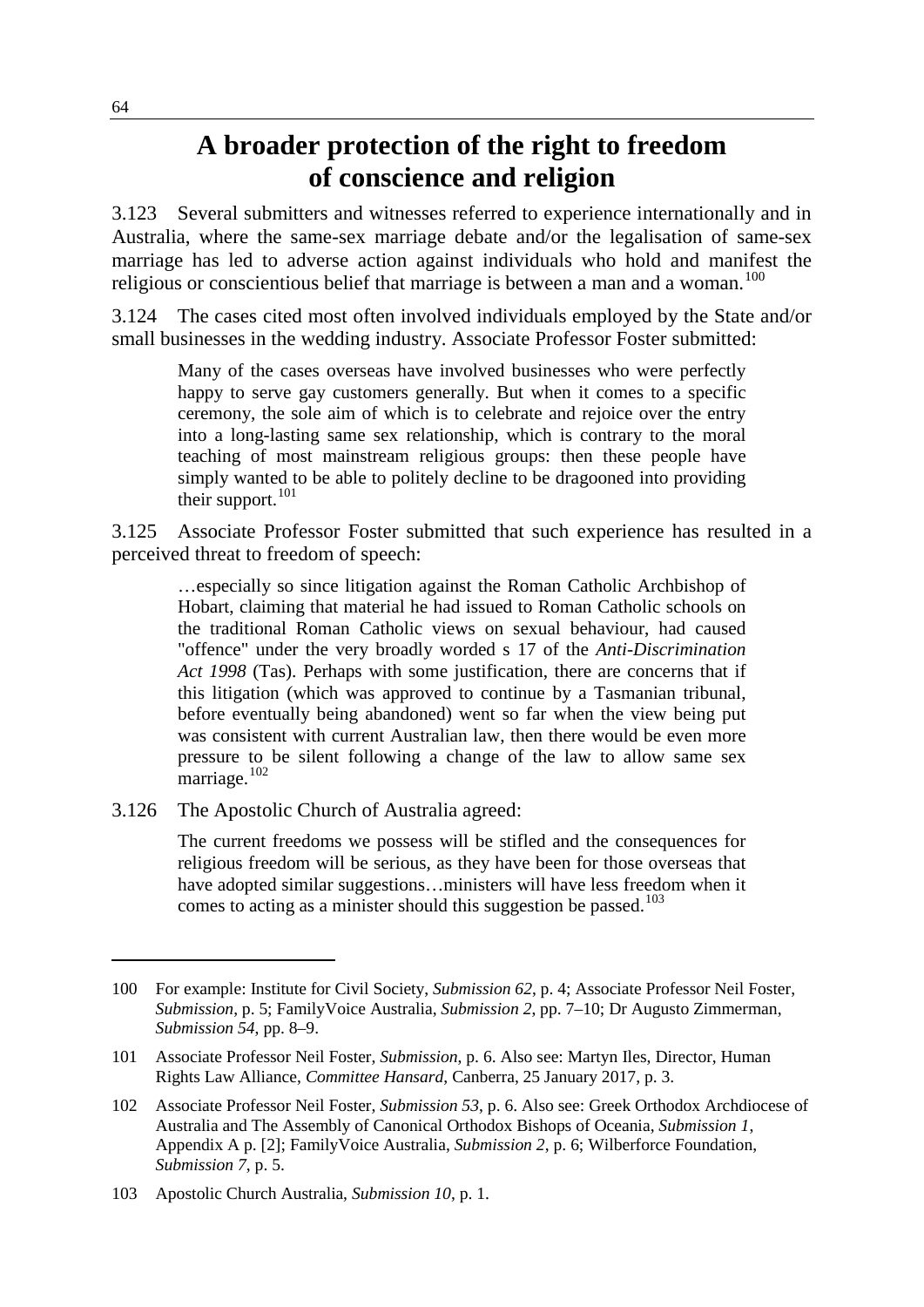#### 3.127 Mr Christopher Brohier from the Wilberforce Foundation said:

…the parliament cannot ignore that there are lots and lots of Australians who are sincerely opposed to same-sex marriage…Those people should not be labelled as illegal discriminators...Their religious conscientious identity is just as much a part of their identity as a person who identifies as a same-sex attracted individual.<sup>[104](#page-30-0)</sup>

#### *Protection against discrimination on the basis of religious belief*

3.128 Some submitters and witnesses contended that, in general, Australia needs better protection of the right to freedom of conscience and religion. For example, the Institute for Civil Society submitted that, unlike other countries, there is no statutory right to religious freedom:

We are really pressing a right not to be discriminated against for holding a view in favour of traditional marriage…there is no statutory protection against discrimination on the ground of religion in federal law, NSW law and very little in South Australian law. Whereas discrimination on the grounds of sexual orientation is prohibited in all Australian jurisdictions. Thus there is a significantly greater coverage of discrimination law protection of sexual orientation than of religious belief and activity.<sup>[105](#page-30-1)</sup>

3.129 The Human Rights Law Centre were also strongly supportive about ensuring that religious freedom should be better protected in law:

We are also very happy for the provision around religious freedom to be framed in a positive way. Religious freedom should be protected in law. Indeed, we are on record in a number of inquiries supporting the addition of religious belief to protections under federal anti-discrimination law.<sup>[106](#page-30-2)</sup>

3.130 The Human Rights Commissioner, Ed Santow, told the committee that protection for freedom of religion could 'logically' be included in consolidated antidiscrimination law. In 2012, the Australian Government had considered such a reform, releasing an exposure draft of the Human Rights and Anti-Discrimination Bill  $2012$ .<sup>[107](#page-30-3)</sup> The Bill was referred to the Senate Legal and Constitutional Affairs

<span id="page-30-0"></span><sup>104</sup> Christopher Brohier, Founder, Wilberforce Foundation, *Committee Hansard*, Melbourne, 23 January 2017, p. 11.

<span id="page-30-1"></span><sup>105</sup> Institute for Civil Society, *Submission 62*, p. 4.

<span id="page-30-2"></span><sup>106</sup> Anna Brown, Human Rights Law Centre, *Committee Hansard*, Canberra, 25 January 2017, p. 23.

<span id="page-30-3"></span><sup>107</sup> The Human Rights and Anti-Discrimination Bill 2012 intended to consolidate the five Commonwealth Acts that deal with human rights and anti-discrimination laws, as the anti-discrimination regime was then 'unnecessarily complex and difficult to navigate': Hon. Nicola Roxon MP, Attorney-General, and Senator the Hon. Penny Wong, Minister for Finance and Deregulation, 'Clearer, simpler, stronger anti-discrimination laws', *Joint Media Release*, 20 November 2012, [http://pandora.nla.gov.au/pan/132822/20130204-](http://pandora.nla.gov.au/pan/132822/20130204-0704/www.attorneygeneral.gov.au/Media-releases/Pages/2012/Fourth%20Quarter/20November2012-Clearersimplerstrongerantidiscriminationlaws.html) [0704/www.attorneygeneral.gov.au/Media](http://pandora.nla.gov.au/pan/132822/20130204-0704/www.attorneygeneral.gov.au/Media-releases/Pages/2012/Fourth%20Quarter/20November2012-Clearersimplerstrongerantidiscriminationlaws.html)[releases/Pages/2012/Fourth%20Quarter/20November2012-](http://pandora.nla.gov.au/pan/132822/20130204-0704/www.attorneygeneral.gov.au/Media-releases/Pages/2012/Fourth%20Quarter/20November2012-Clearersimplerstrongerantidiscriminationlaws.html) [Clearersimplerstrongerantidiscriminationlaws.html](http://pandora.nla.gov.au/pan/132822/20130204-0704/www.attorneygeneral.gov.au/Media-releases/Pages/2012/Fourth%20Quarter/20November2012-Clearersimplerstrongerantidiscriminationlaws.html) (accessed 6 February 2017).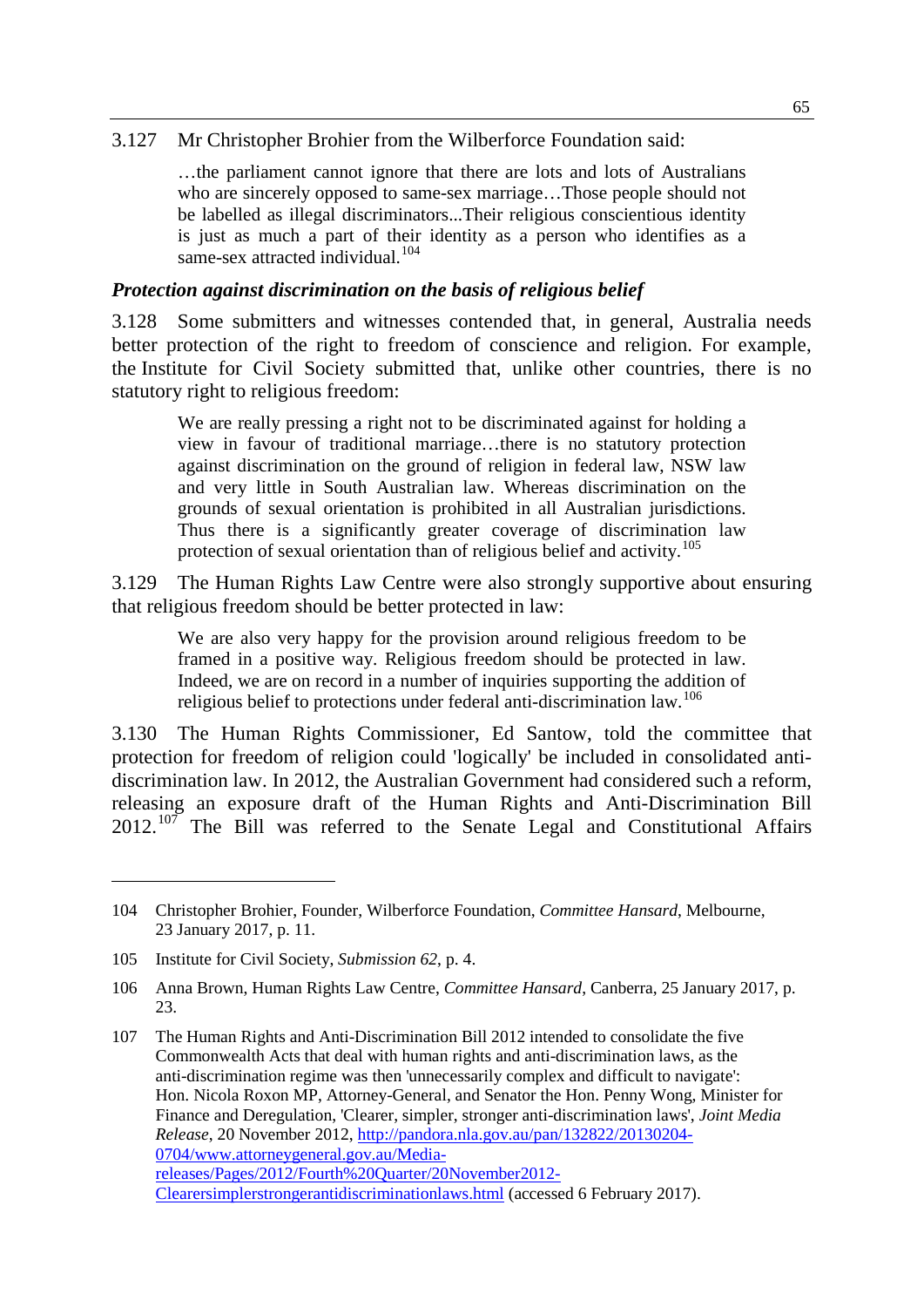Legislation Committee for examination.<sup>[108](#page-31-0)</sup> However, after that committee's report was tabled, the Australian Government decided not to proceed with the legislative consolidation at that time.<sup>[109](#page-31-1)</sup>

3.131 In the absence of a consolidated anti-discrimination law, the Human Rights Commissioner said:

…you could have a stand-alone statute that specifically dealt with freedom of religion or you could expand the Racial Discrimination Act. There are, of course…some real dangers in treating race and religion as if they were one and the same thing…But if the statute itself were broadened in its scope appropriately then that may be a similarly appropriate way of dealing with that issue. $110$ 

3.132 The Australian Human Rights Commission agreed that there should be a specific protection in federal law on the basis of religious belief:

This would be the most orthodox approach to address the problem identified—namely, the risk of discrimination or adverse action against a person because of their religious belief. It would conform with the way that other 'protected attributes'—such as race, disability, sex and age—are given legal protection. It would also be consistent with the approach taken to discrimination on the basis of religious belief in most Australian states and territories…In addition, this approach would further protect the right to freedom of religion in article 18 of the International Covenant on Civil and Political Rights (ICCPR), and freedom from religious discrimination in article 26 of the ICCPR, by strengthening existing federal protections against discrimination on the basis of religion. $111$ 

#### *The United Kingdom approach*

-

3.133 Some submitters specifically noted that, in the United Kingdom, free speech protections accompanied the introduction of same-sex marriage.<sup>[112](#page-31-4)</sup> In their view, the Australian Parliament should do likewise. For example, Associate Professor Foster proposed the following provision:

For the avoidance of doubt, for the purposes of any law of the Commonwealth, a State or a Territory dealing with vilification or the causing of offence on the grounds of sexual orientation, any discussion or

<span id="page-31-0"></span><sup>108</sup> *Journals of the Senate*, No. 124–21 November 2012, p. 3344.

<span id="page-31-1"></span><sup>109</sup> D. Hurst, 'Discrimination laws go back to the drawing board', *Sydney Morning Herald*, 20 March 2013, [http://www.smh.com.au/federal-politics/political-news/discrimination-laws-go](http://www.smh.com.au/federal-politics/political-news/discrimination-laws-go-back-to-the-drawing-board-20130320-2genj.html)[back-to-the-drawing-board-20130320-2genj.html](http://www.smh.com.au/federal-politics/political-news/discrimination-laws-go-back-to-the-drawing-board-20130320-2genj.html) (accessed 9 February 2017).

<span id="page-31-2"></span><sup>110</sup> Ed Santow, Human Rights Commissioner, Australian Human Rights Commission, *Committee Hansard*, Sydney, 24 January 2017, p. 38. Also see: Anglican Church Diocese of Sydney, which argued that a substantive Act of Parliament would be necessary to adequately protect religious freedom: answer to question on notice (received 31 January 2017), p. 2.

<span id="page-31-3"></span><sup>111</sup> Australian Human Rights Commission, answer to question on notice (received 31 January 2017), p. 1.

<span id="page-31-4"></span><sup>112</sup> Subsection 29JA(2) of the *Public Order Act 1986* (UK).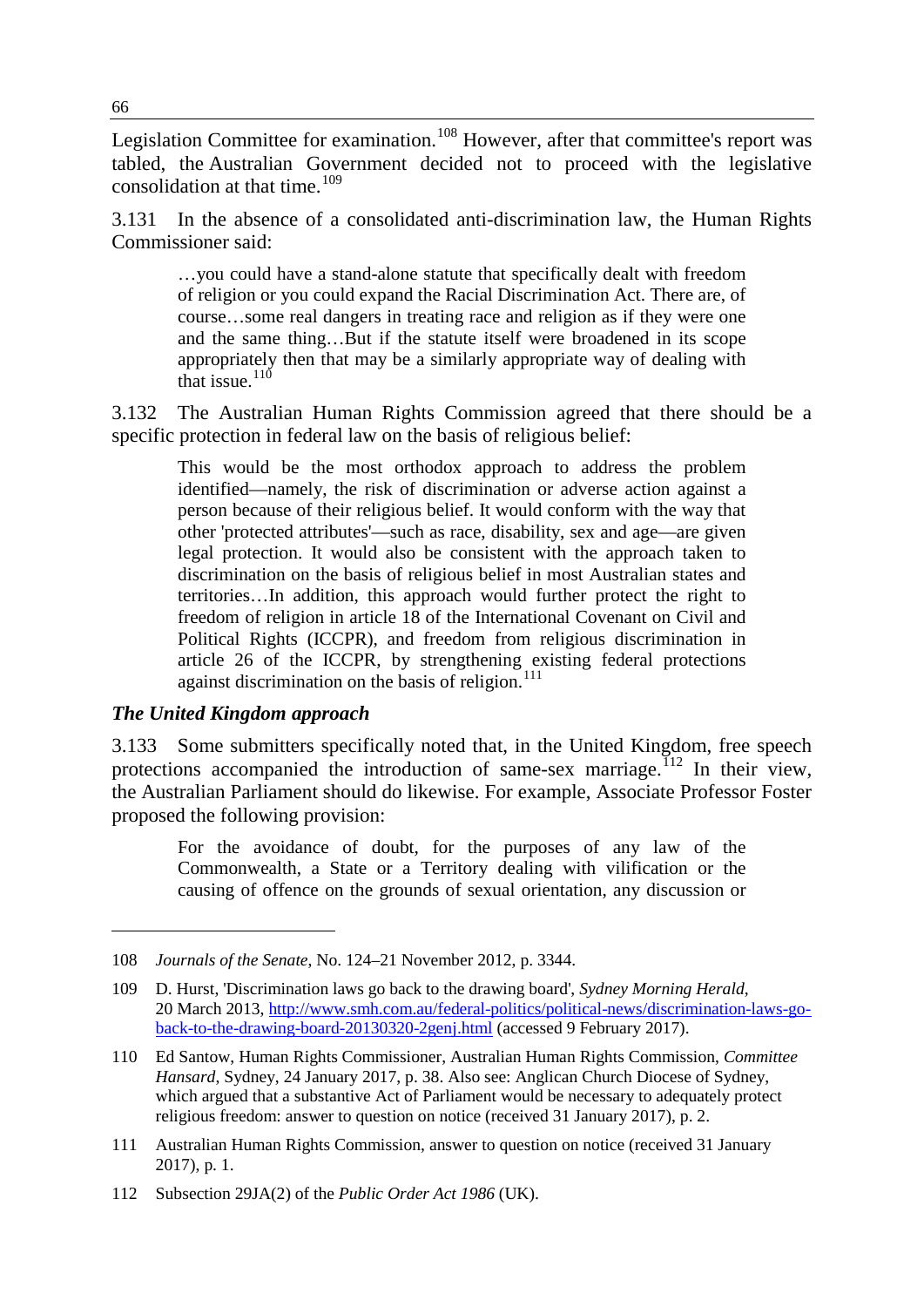criticism of marriage which concerns the sex of the parties to marriage shall not be taken for that reason alone to be offensive, threatening, or intended to stir up or incite hatred, serious contempt for, or severe ridicule of, a person or group of persons on those grounds.<sup>[113](#page-32-0)</sup>

3.134 The Institute for Civil Society also suggested looking to the protections introduced in the United Kingdom.<sup>[114](#page-32-1)</sup>

#### *Broad anti-detriment provision*

3.135 The Institute of Civil Society stated that the Exposure Draft Bill does not adequately protect freedom of religion and freedom of conscience within the context of same-sex marriage, and as a response recommended the introduction of further protections:

…we propose the introduction of a broad, federal anti-detriment provision, which would prohibit both governments and private sector organisations from acting detrimentally towards a person or an organisation simply because they hold or express a view that marriage is between a man and a woman, or who are perhaps associated with a group that holds that view.<sup>[115](#page-32-2)</sup>

3.136 The Institute of Civil Society argued that religious belief and activity are not protected attributes in all jurisdictions (such as the Commonwealth, New South Wales and South Australia), compared to anti-discrimination protections on the ground of sexual orientation: 'there is a significantly greater coverage of discrimination law protection of sexual orientation than of religious belief and activity'.<sup>[116](#page-32-3)</sup>

3.137 Dr Sharon Rodrick from the Institute of Civil Society explained that, under its proposal, religious beliefs would be treated as a protected attribute:

…it would be used to protect the rights of people not to be discriminated against because of their religious beliefs. It would give effect to freedom of religion and freedom of conscience, which are both stand-alone human rights recognised in the ICCPR. It would also give effect to the right of people not to be discriminated against on the basis of religion, under article 26 of the ICCPR. Discrimination cuts both ways. Just as there is a right not to be discriminated against because of your sex or sexual orientation, so there is an equivalent right not to be discriminated against because of your religion.<sup>[117](#page-32-4)</sup>

<span id="page-32-0"></span><sup>113</sup> Associate Professor Neil Foster, *Submission 53*, p. 9.

<span id="page-32-1"></span><sup>114</sup> Sharon Rodrick, Institute for Civil Society, *Committee Hansard*, Melbourne, 23 January 2017, p. 26.

<span id="page-32-2"></span><sup>115</sup> Dr Sharon Rodrick, Research Analyst, Institute for Civil Society, *Committee Hansard*, Melbourne, 23 January 2017, p. 25. Also see: Professor Patrick Parkinson AM, *Submission 76*, p. 9; Dr David van Gend, President, Australian Marriage Forum, *Committee Hansard*, Melbourne, 23 January 2017, p. 52.

<span id="page-32-3"></span><sup>116</sup> Institute for Civil Society, *Submission 62*, p. 4.

<span id="page-32-4"></span><sup>117</sup> Dr Sharon Rodrick, Research Analyst, Institute for Civil Society, *Committee Hansard*, Melbourne, 23 January 2017, pp. 27–28.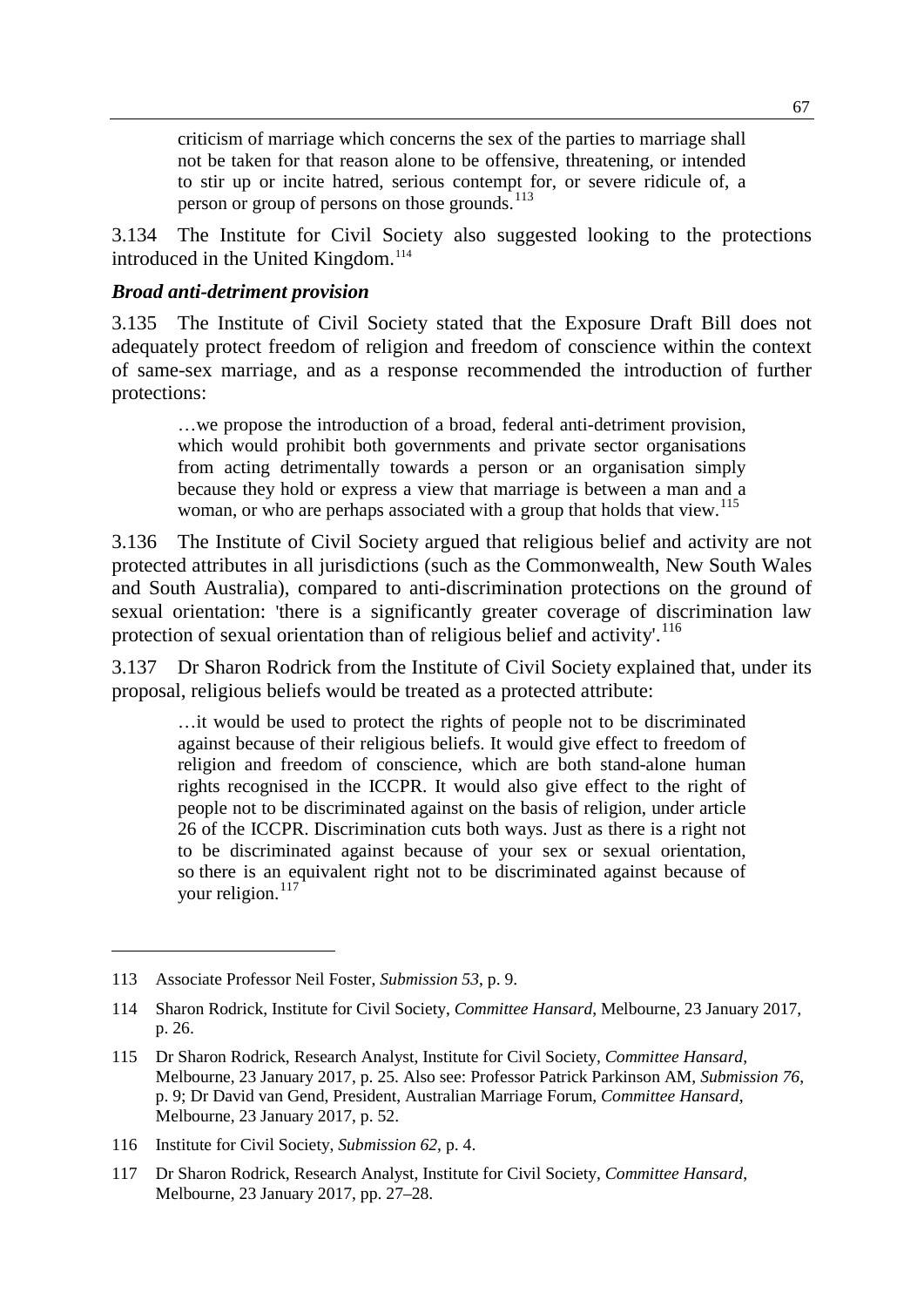3.138 The Anglican Church Diocese of Sydney considered that a broad anti-detriment provision would provide better protection for religious freedom, than as proposed in the Exposure Draft Bill. However, in its view, such a provision ought to go further:

It only protects the right to non-discrimination on the basis of one's view about marriage, but does not provide any positive protection for Religious Freedom rights which might be overturned should the legal definition of marriage be changed.<sup>[118](#page-33-0)</sup>

3.139 Both the Australian Human Rights Commission and the Institute of Civil Society noted that any anti-detriment provision would need to be carefully drafted, to properly set out its intended scope and operation.<sup>[119](#page-33-1)</sup>

3.140 Mark Fowler raised another possible detriment to religious charities arising from the Bill. Citing the common law doctrine that a charity's purposes must not be contrary to public policy and authority from the United States, New Zealand, Canada and England and Wales he argued for amendments to the *Charities Act 2013* (Cth) to ensure religious charities with a traditional view of marriage retain their charitable status.<sup>[120](#page-33-2)</sup>

# *Committee view*

-

## *Anti-discrimination law reform*

3.141 The committee is cognisant of previous attempts to reform federal antidiscrimination law. Such reforms are unavoidably complex, requiring expert consideration of international human rights obligations and federal, state and territory laws, as well as relevant jurisprudence. The committee notes that the Australian Government has previously considered and attempted to progress such a reform and, indeed, has already protected individuals from discrimination in employment on the basis of religious belief or political belief in the *Fair Work Act*. In the committee's view, the arguments for protecting religious freedom in Australia support reconsideration of these matters.

3.142 Overall the evidence supports the need for current protections for religious freedom to be enhanced. This would most appropriately be achieved through the inclusion of 'religious belief' in federal anti-discrimination law. The idea of a 'no detriment' clause was not canvassed extensively in this inquiry given that it is not proposed by the Exposure Draft. Should a parliament decide to legislate in this area, further examination of the potential form and consequences of such a clause is required before such a concept could be recommended by the Committee.

<span id="page-33-0"></span><sup>118</sup> Anglican Church Diocese of Sydney, answer to question on notice (received 31 January 2017), pp. 1–2.

<span id="page-33-1"></span><sup>119</sup> Australian Human Rights Commission, answer to question on notice (received 31 January 2017), p. 2; Institute for Civil Society, answer to question on notice (received 30 January 2017), pp. 8–11.

<span id="page-33-2"></span><sup>120</sup> Mark Fowler, *Submission 57*, p. 17.